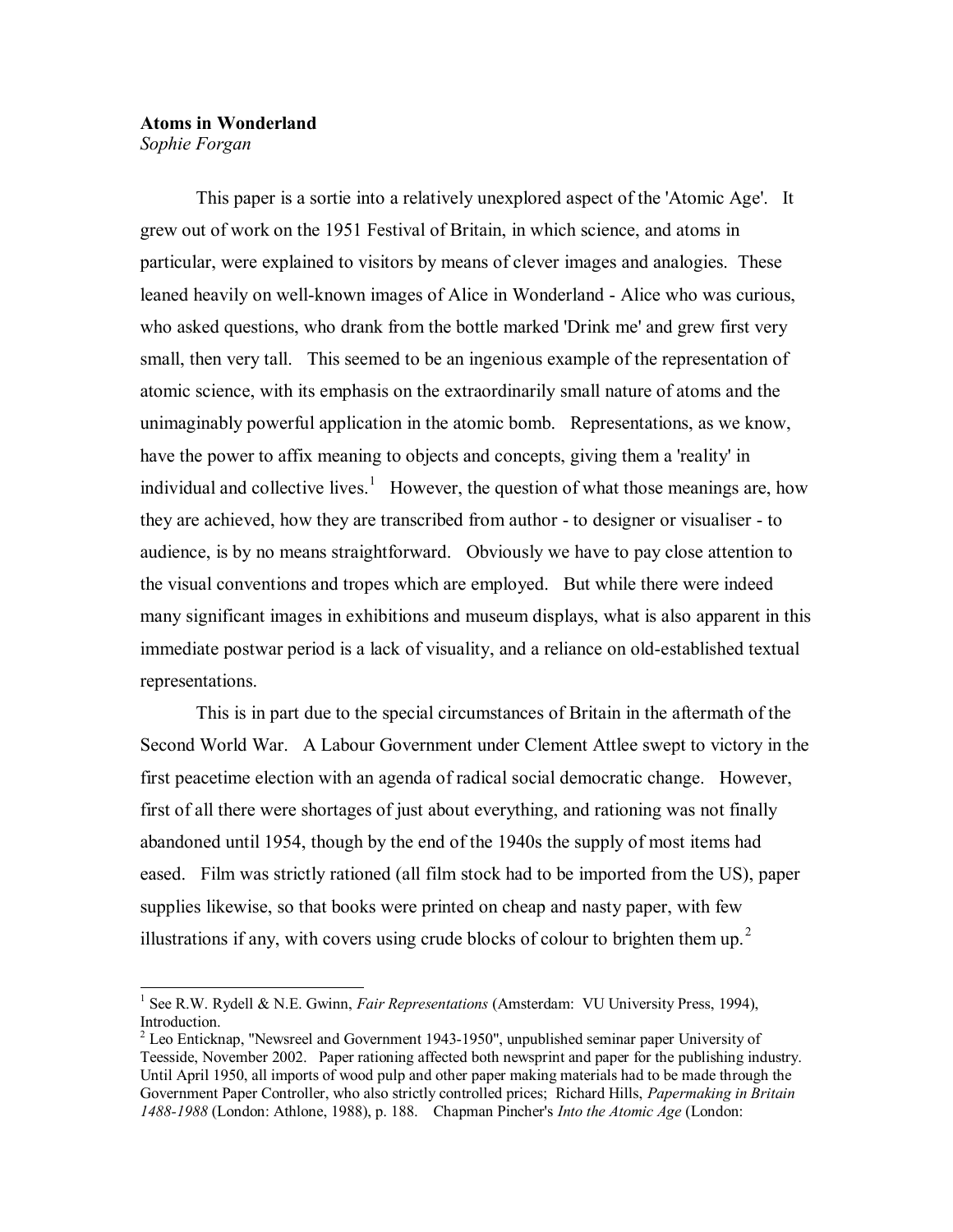Budgets were restricted. Even when an exhibition as important as the Festival of Britain was agreed, it suffered a severe budget cut half-way through implementation. And second, a general climate of secrecy affected a wide range of governmental interests and continued long after the war had ended. Anything to do with defence was particularly vulnerable to the dictates of 'Official Secrecy', as remarked upon by Margaret Gowing, historian of the atomic energy industry, who argued that obsessive official secrecy prevented clear public understanding of atomic power, and of the huge industrial effort it involved.<sup>3</sup> And finally, this was of course the period of the Cold War, the Berlin airlift, Korea, and nuclear testing. So we should remember that it was a situation of desperately tightened belts in the 1940s, only gradually improving through the 1950s, of continued austerity, calls for sacrifice for the greater good, and official obsession with secrecy.

In addition, I would like to focus on the question of audiences and reception at this time. Obviously audiences may be very diverse, messages are interpreted subjectively, media penetration has limits, and all dissemination of information works at different levels at the same time. Nevertheless at this period there was a very clear notion of who the 'public' was, that is the relevant public as opposed to the popular masses. Here it is important to make a distinction between the idea of a particular audience and the more general notion of popularisation. Popularisation was (and still is) generally used to refer to a subject which was made 'popular' by being simplified or presented in an accessible manner to those who would not otherwise understand it and were not part of the community in which discussion of the subject was current. On the other hand the notion of the 'public' is prior and refers to how the audience is constructed or understood by those specialised practitioners who had to address it. It is therefore important to examine shared assumptions about the nature of that public. $4$ 

The 'public', as understood by almost any educated person in the 1940s and 1950s, revolved round the notion of the 'informed layman'. This had an old and distinguished

Hutchinson, 1948), bore a note on the back of its title page, 'This book is produced in complete confirmity with the authorized economy standards'.

<sup>&</sup>lt;sup>3</sup> Margaret Gowing, *Reflections on atomic energy history: The Rede Lecture* (Cambridge: CUP, 1978). For an exaggerated concern with secrecy, one has only to cite the exhortations to confidentiality that run through most of the Festival of Britain official papers.

<sup>&</sup>lt;sup>4</sup> A helpful discussion of these distinctions may be found in Stefan Collini, "Before Another Tribunal: The Idea of the 'Non-Specialist Public'", in *English Pasts: Essays in History and Culture* (Oxford: Oxford University Press, 1999), 305-325.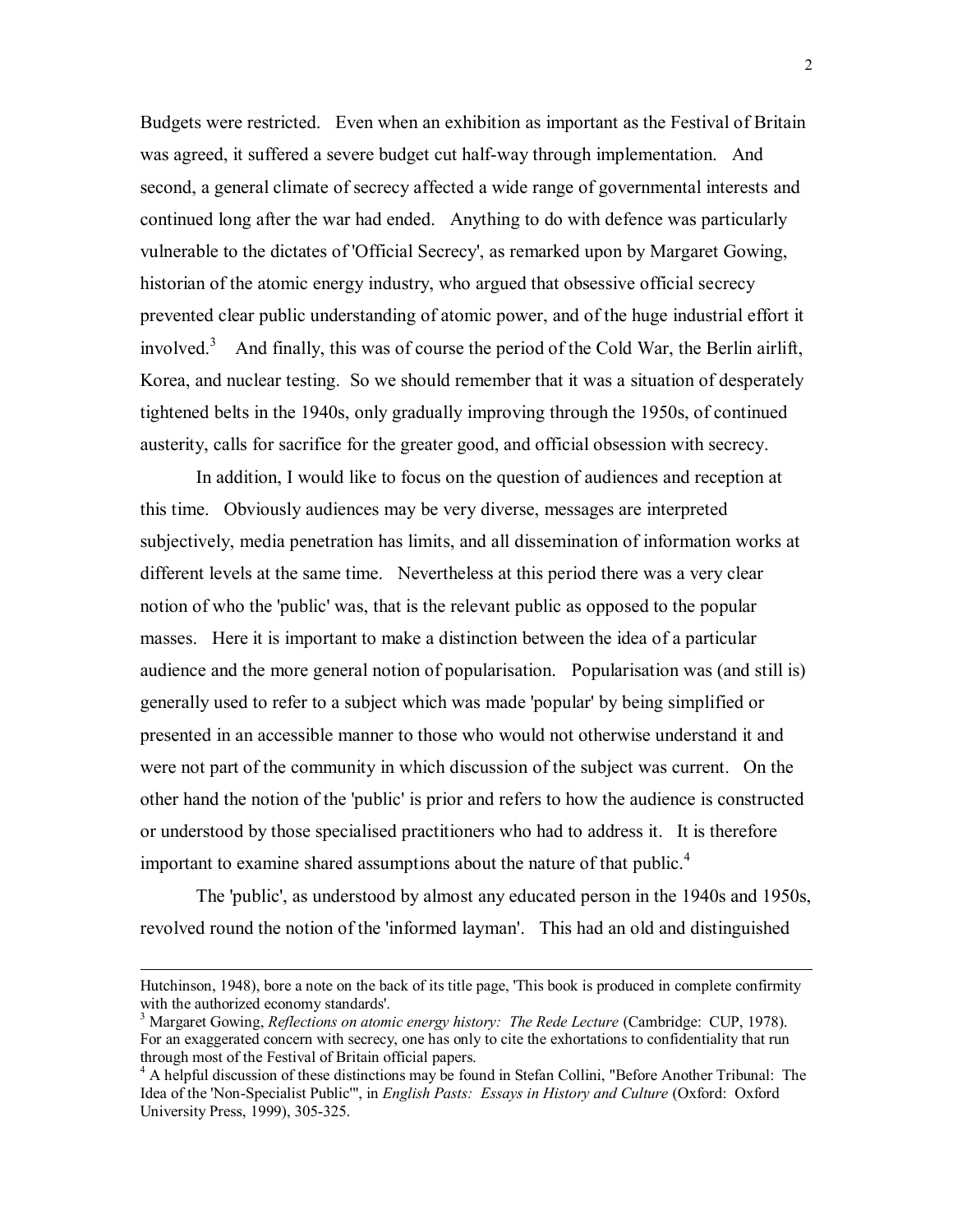lineage. From the  $18<sup>th</sup>$  century and earlier, men of intelligence and culture thought it entirely normal to read the latest works across the arts and sciences. The great Victorian periodicals were addressed similarly to such people, despite growing worries that the latest science was less easy to communicate. In the  $20<sup>th</sup>$  century, the 'common reader' invoked by Virginia Woolf has much in common with the notion of the well informed but non-expert reader who could understand and be receptive to demanding modern ideas. The intelligent layman was the target of an enormous amount of literature and scientific works (of the type that the French call *haute vulgarisation*), for example, Bertrand Russell's *ABC of Atoms*.<sup>5</sup> By the postwar period the intelligent 'layman' had well defined if quasi-mythical characteristics, which indeed reflect much of contemporary political and intellectual aspiration, and may be summed up as follows. He (and he was generally still a 'he') was above all an involved citizen, educated in the grammar or public schools, who was open-minded, interested in science, who listened to the Home Service on the radio, enjoyed the Brains Trust, and read Penguin specials on serious topics, who took an intelligent interest in the comment of a broadsheet newspaper, knew all about the laws of cricket, and probably belonged to a society or two (such as the Council for the Protection of Rural England, or the Royal Society of Arts), went rambling in the countryside, and thought that modern town-planning was the right approach to solving problems of urban poverty.<sup>6</sup> The notion of the intelligent layman and upstanding citizen persisted quite a long time - as late as 1968 in a Science Museum guide book, the section on atomic physics noted, 'The formula  $E = mc2$  may already have come to the notice of the observant layman'.<sup>7</sup> But in the period under consideration here, 1945 to 1958/60, it was particularly strong. There was a watershed around 1960, a change in sensibility, which for good reason coincides with C.P. Snow's attack on literary intellectual culture, and by

<sup>5</sup> Bertrand Russell, FRS, *The ABC of Atoms* (London: Kegan Paul, 1923). The language of this is reasonably accessible but still demands a good knowledge of science and maths. He followed this two years later with *The ABC of Relativity* (London: Kegan Paul, 1925).

 $\frac{6}{6}$  This may seem exaggerated, but see the attempt to draw up a graph of characteristic interests for the Festival of Britain's pavilion SP14, which later became the 'Lion and the Unicorn' pavilion, celebrating the eccentricities and character of the British; Memorandum 16 August 1949 to the Presentation Panel, Public Record Office (hereafter PRO), WORK 25/48/A5/49/D59.

<sup>7</sup> *In the Science Museum* (London: HMSO, 1968), p. 89. The era of the informed layman is sometimes said to have finally come to an end with the lingering demise of the up-market weekly journal, *The Listener* (London: BBC), for the intelligent reader in 1990.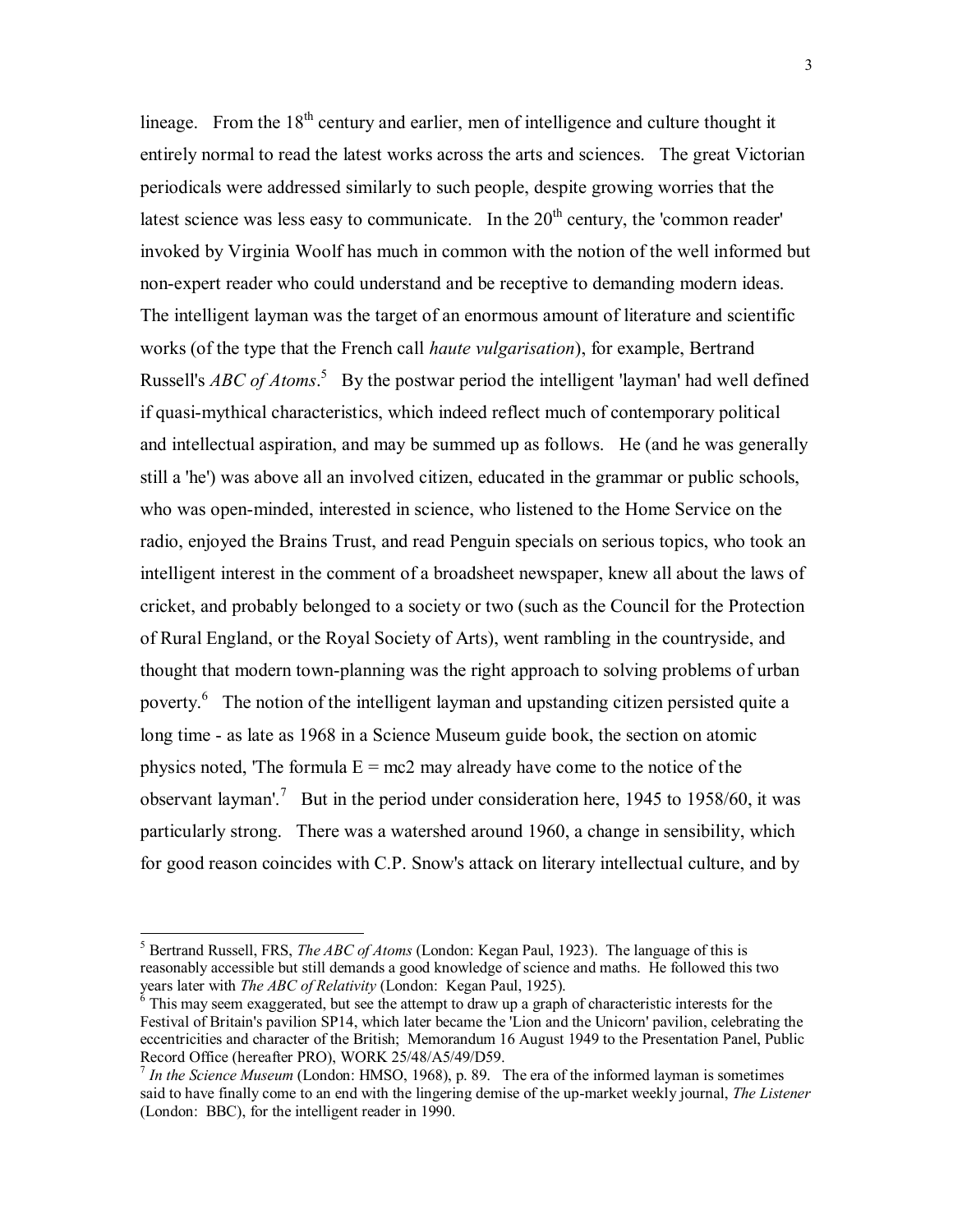extension on the very existence of the informed layman, in his still notorious *The Two Cultures*. 8

 The paper will examine two main areas: first, the presentation of atomic science and energy in exhibitions and museums, which were most susceptible to official influence, and second, aspects of communication and representation of atomic power in literature and in organisations set up for the so-called intelligent layman. A number of themes will recur. These concern the limits of language and visuality in presenting a coherent picture of atomic power, where pure science was presented quite detached from its applications; the hopes for a radiant future which reflect an obsession with modernity and the quest for solutions to economic problems; and finally, attempts to 'domesticate' atomic energy by bringing it into everyday life in diverse ways.

# **1. Museums and Exhibitions**

 $\overline{a}$ 

 How did Britain's national scientific museum present atomic science? The postwar Science Museum in London was bomb damaged, had a minimal budget, and hard-pressed staff who had to stretch their work across a number of galleries. The curator responsible for the Physics gallery was Dr. F.A.B. Ward, who also managed the horology department. Ward was a physics graduate who had spent the years 1929-31 doing postgraduate research in the Cavendish Laboratory under Rutherford. In 1937/38 he put on a display called 'Atom Tracks', of which the centrepiece was C.T.R. Wilson's original cloud chamber. $9$  After the war the Museum mounted a number of exhibitions which dealt with atoms and atomic energy:

| 1947<br>Electron Jubilee<br>1951<br>1958<br>Atoms at Work Today (cancelled)<br>1961<br>Atom Nucleus Jubilee | 1946 | Atomic Energy and Uranium                        |
|-------------------------------------------------------------------------------------------------------------|------|--------------------------------------------------|
|                                                                                                             |      |                                                  |
|                                                                                                             |      | Science Exhibition (part of Festival of Britain) |
|                                                                                                             |      |                                                  |
|                                                                                                             |      |                                                  |

<sup>8</sup> C.P. Snow, *The Two Cultures* (Cambridge: Cambridge University Press, 1959), and not out of print since. <sup>9</sup> Alan Morton, "The Atom Train: exhibiting physics", unpublished seminar paper, The Royal Institution, London, May 1996.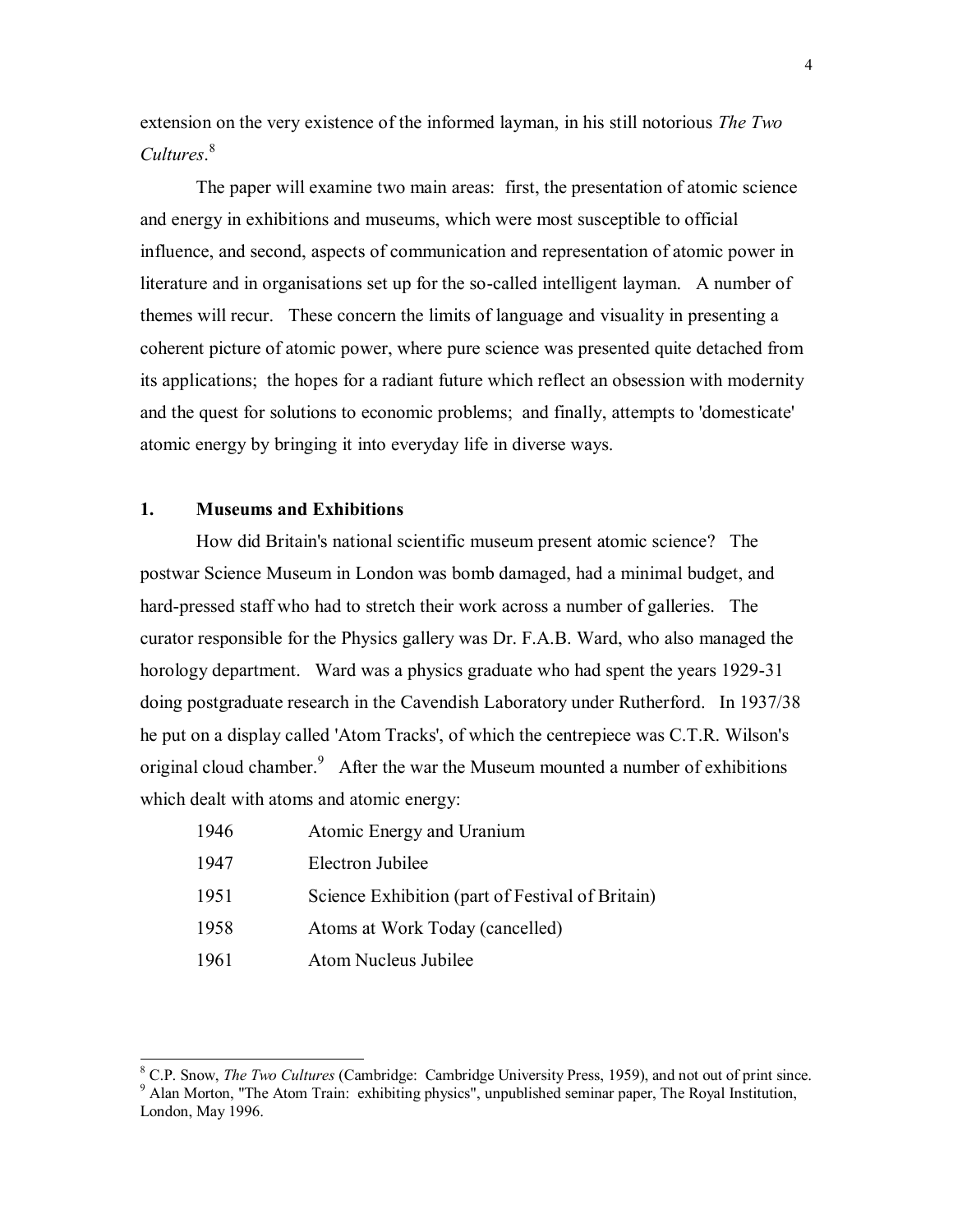There was also a physics gallery, though exactly what it contained is not clear until the early  $1960s$ <sup>10</sup> Let me look briefly at the constraints when planning these exhibitions.

In December 1945 planning started for a new temporary exhibition.<sup>11</sup> It was originally to be called 'The Atom and its Energy Store'. It is not clear when the name was changed, but uranium was familiar to everyone as the material used in atomic bombs, whereas 'energy store' was rather vague. The subject was firmly set in the context of pure scientific research, with a historical introduction showing atom models, Wilson track photos, Aston's mass spectrograph, and Cockcroft and Walton's 1932 accelerator (always a favourite exhibit which soon assumed as iconic a status as Wilson's cloud chamber). Moreover, the language used - 'atom' as opposed to 'nuclear' - is significant in terms of public presentation. Atoms were small and relatively inoffensive, and had interesting properties; in contrast nuclear physics promised the release of enormous power and energy. The boundary between pure research and its applications was thus conveniently blurred in the language. $^{12}$ 

When however it came to the display of industrial applications, it was essential to show the actual material concerned - uranium. Here the Museum was constrained both by its dependence on industrial companies for samples, and by the Government (through the Ministry of Supply, within whose realm all atomic research lay), who preferred to give as little information out as possible. As the Science Museum Director, Herman Shaw, wrote:

I realise that the present policy may not allow the full story of uranium to be told but it occurs to me that much might be explained in a popular way that would not prejudice the position: such knowledge as was obtainable before the war could no doubt be made available, together with any later details that may be known generally. $^{13}$ 

Negotiations had to be carried on in a three-way manner, between the Ministry, the industrial suppliers and the Museum. Eventually after some pressing, Imperial Chemical

<sup>10</sup> F.A.B.Ward, *Handbook of the collection illustrating Atomic Physics* (London: HMSO, 1963).

 $11$  Science Museum 'Z' Archive, 79/152, file 8260B.

<sup>&</sup>lt;sup>12</sup> The distinction, embodied in University textbooks, is technically that atomic physics is concerned with the properties of electrons attached to the nucleus. Nuclear physics on the other hand concerns itself with the constituents of the nucleus *per se*. Not only are the constituents different, but the energies involved are of several orders of magnitude greater. My thanks to Colin Hempstead for elucidating this distinction.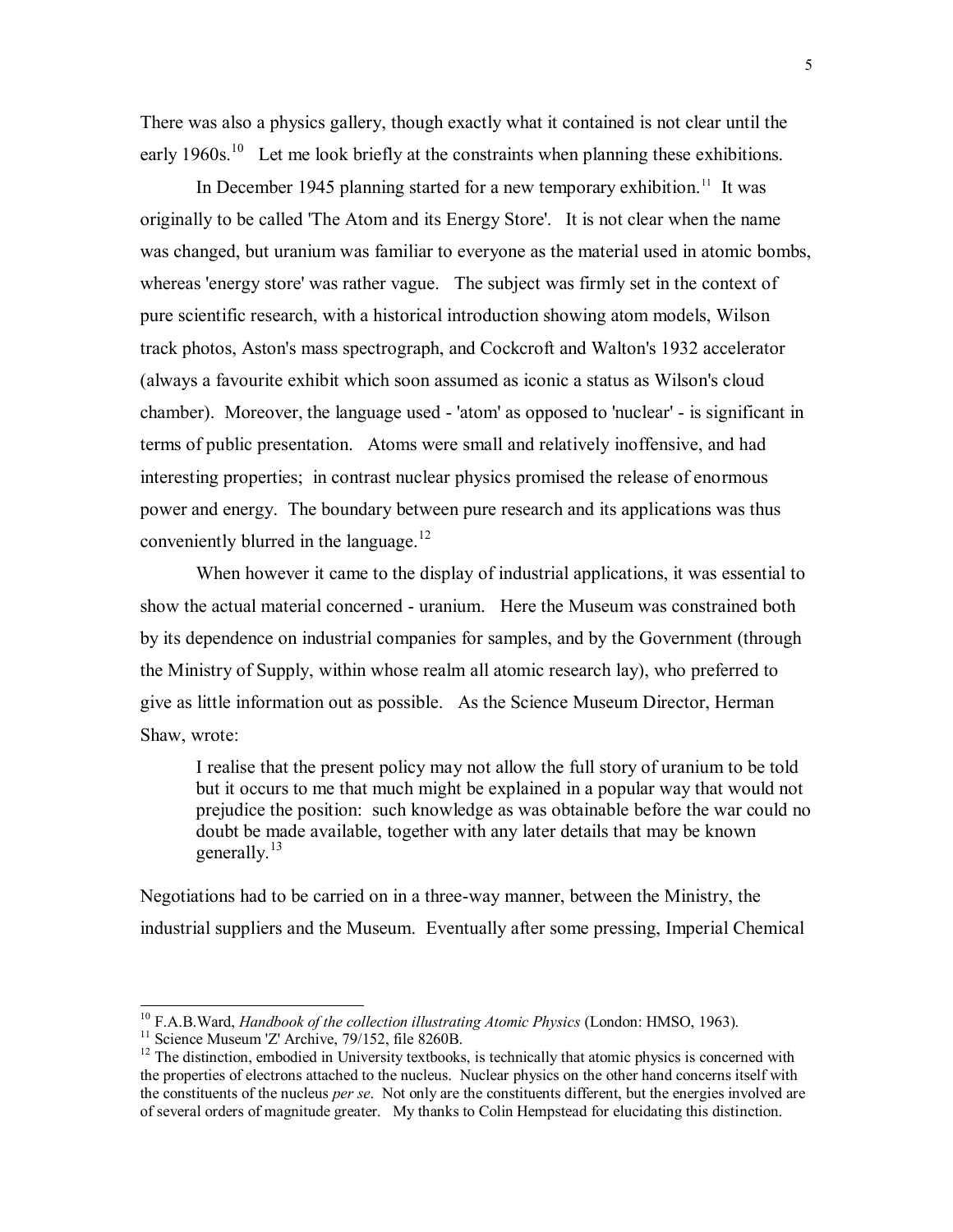Industries agreed to provide samples of metal compounds and a large sample of uranium weighing about 30lbs., and also agreed 'to draft legends descriptive of the exhibits in such a way as not to disclose the method of obtaining metal from its compounds'.<sup>14</sup> This was to set a precedent: increasingly in complex areas, especially where affected by the demands for secrecy, the Museum accepted labels written by outsiders.

In terms of the display of the applications of atomic energy, it is not clear that much was actually shown. The displays did include uranium-based glazed glassware and pottery which fluoresced brilliantly under ultra-violet lamps, and were very popular with visitors, but had nothing to do with atomic energy.<sup>15</sup> So pure science was combined with a few decorative and marginally useful applications, in a way that was reminiscent of  $19<sup>th</sup>$  century displays. According to Shaw, 30,000 people visited the exhibition in its opening week, which seems an astonishingly high number. But alternative forms of entertainment were in short supply, and the topicality of the subject no doubt contributed to its popularity.

 The exhibition in the following year, 1947, was not organised by the Museum but by a committee of the Institute of Physics. There were working exhibits (e.g. of 'Photoelectric Effect in Air'), radiographs, and again it was regarded as particularly successful, and the Museum asked to retain most of the exhibits permanently.<sup>16</sup>

 After that the Museum's entire energies were devoted to smartening up the galleries and preparing for the Festival of Britain, which opened in May 1951 on the hundredth anniversary of the Great Exhibition. Within the Festival there were three sites which displayed atomic science, one in the Dome of Discovery in the main South Bank Exhibition, the second at the Science Museum with the special Exhibition of Science, and the third in Glasgow in the Exhibition of Industrial Power. The Festival was above all a site for the display of official science, put together by experts in the field, well designed in fresh and exciting displays, financed and controlled by the Government appointed

<sup>&</sup>lt;sup>13</sup> H. Shaw to W.A.Akers at Tube Alloys, Ministry of Supply, 31 December 1945; Science Museum 'Z' Archive, 79/152, file 8260B. There was also concern over the publication of where sources of uranium could be found.

<sup>&</sup>lt;sup>14</sup> Ibid, 'Note of Interview on 22 January 1946'.

<sup>&</sup>lt;sup>15</sup> This underlines the lack of distinction between 'atomic' and 'nuclear' properties. Fluorescence is an atomic property, and has nothing to do with the fissile or radioactive nature of uranium.

<sup>&</sup>lt;sup>16</sup> Science Museum, Documentation Centre, file 8319. There is not a great deal of information about this exhibition, though an official handbook was apparently written by D. Follett of the Science Museum.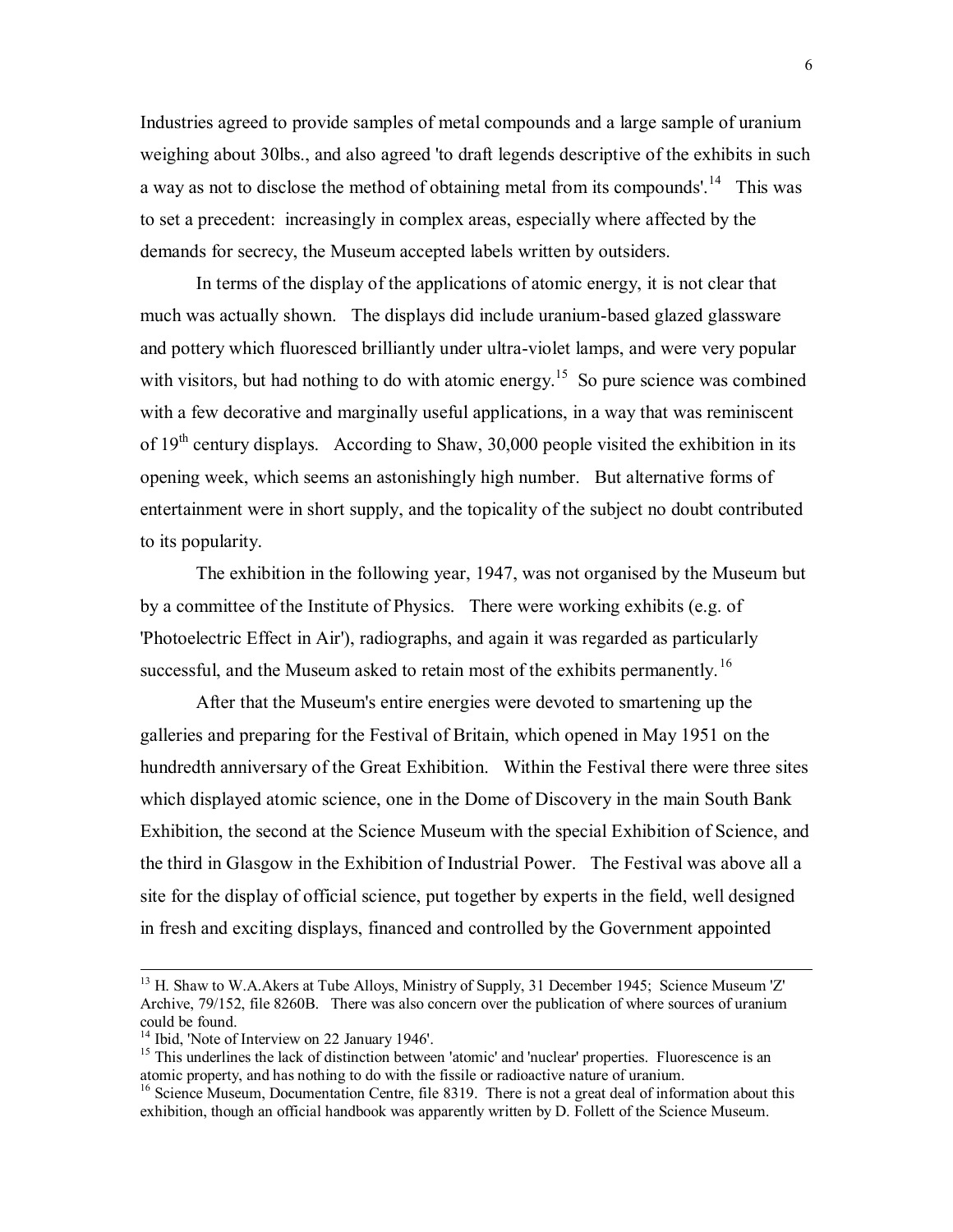Festival Office. The organizers' twin concerns were to emphasize the British contribution to the story of discovery, and that all displays should be communicable to a lay public. If any science was complex and in need of demystifying, it was surely atomic physics.

It was here that *Alice in Wonderland* came into her own. This was not in itself particularly original, many people were no doubt already familiar with George Gamow's *Mr. Tompkins in Wonderland.<sup>17</sup>* There does indeed seem to have been quite a bit of 'wonder' around at this time, even advertisements draw on the classic fairytale. *Alice* is of course a book for adults as much as children, who appreciate Lewis Carroll's puns, his verbal and mathematical puzzles, and it was unquestionably a book familiar to all those educated laymen. Ideas from *Alice* also featured prominently in another pavilion in the Festival, the Lion and the Unicorn pavilion. Using Alice as an analogy appears to have originated with the Festival organizers, as planning documents show. It was proposed that the Exhibition of Science (like earlier exhibitions at the Science Museum), should explain the underlying science, and locate atoms (even entered under an atom symbol) in a story about the structure of matter. However, the exhibition threatened to become too technical and complicated and therefore less attractive to the lay public, which is perhaps why press releases issued by the Festival Office during the preceding year used Alice as an entrée to the spirit of discovery and unravelling the nature of matter. As the writer enthused:

Entry to the exhibition will be through a series of chambers in which ordinary objects are successively magnified until the spectator, narrowing on a single crystal, can see the atoms which compose it. Like Alice, nibbling her magic toadstool, he will be able to grow smaller at will and finally, at a magnification of ten thousand million times, to wander through a Wonderland in which the nucleus of the atom and its surrounding electrons are spread all around him.<sup>18</sup>

This was actually implemented in the entrance passage to the exhibition. Wonderland provided a perfect metaphor for the atomic world, where atoms and electrons were so small they were impossible to imagine unless you shrank to their size. Alice too could be

<sup>&</sup>lt;sup>17</sup> George Gamow, *Mr. Tompkins in Wonderland* (Cambridge: Cambridge University Press), first published in Britain 1940, and by 1950 had gone through 11 reprintings.

 $18$  FOB/Press/5/50 'Science and Technology in the Festival of Britain', p.4, Science Museum Z Archive, file 8930. Press releases from the Festival Office were apt to run to 7 or 8 pages! For details of the actual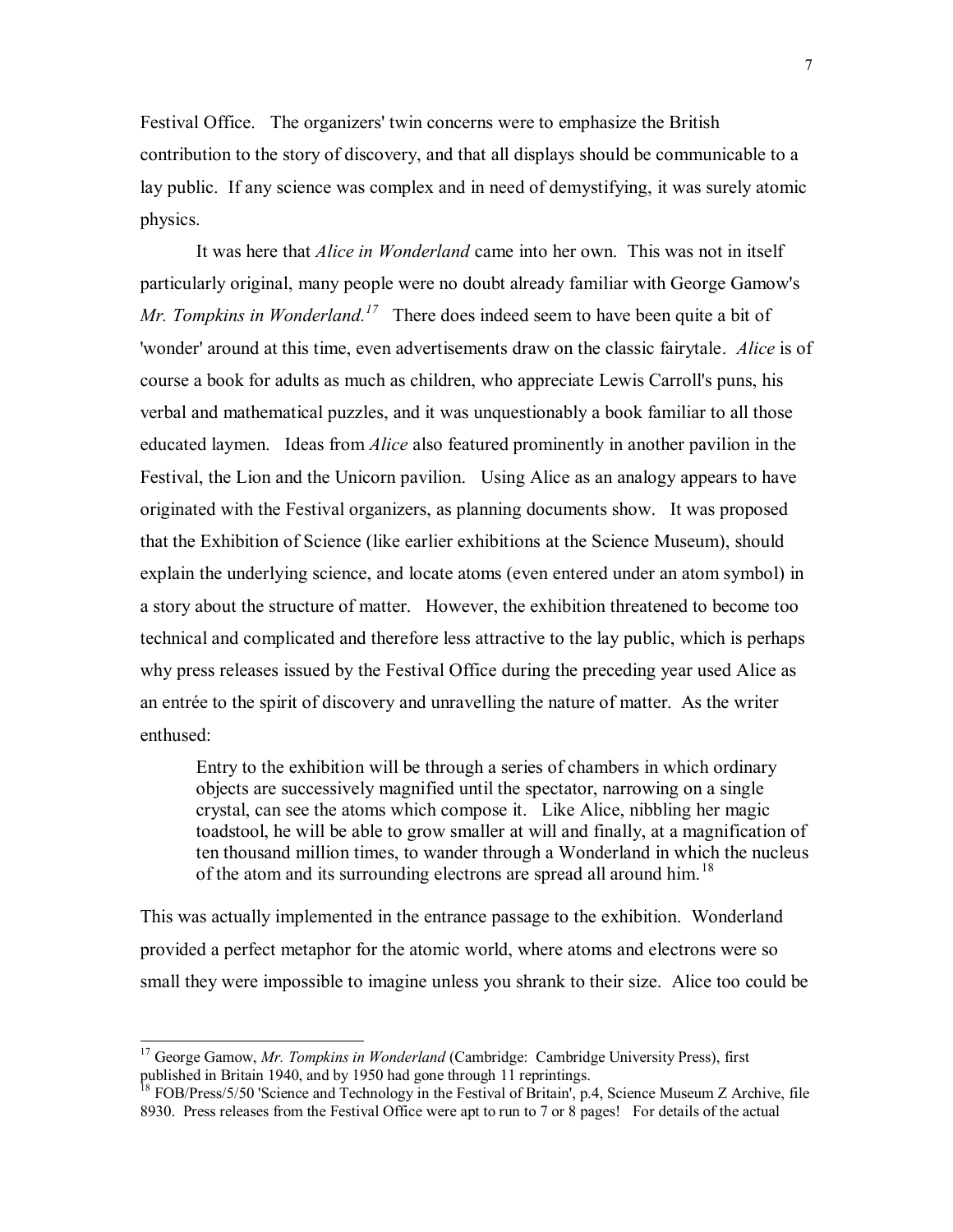directly harnessed to the visitor, an imaginative alter-ego searching for how things really are -

'If, like Alice, the visitor is given to asking questions, he may well wonder how the atoms, through which he has just wandered and which are seen to consist largely of empty space, square with a world of shapes, colours, scents and life. The display in the main body of the exhibition is the answer.<sup>19</sup>

Alice appeared in the official *Guide to the Science Exhibition*, written by Jacob Bronowski, as the guide who helped the visitor to make the imaginative leap to 'see' and therefore 'believe' what this invisible world was like.<sup>20</sup> And Alice was useful in other ways. She was a living child, and the atomic world was not just composed of inanimate matter but also encompassed living cells. Atoms therefore, as suggested by the passage just quoted, could square with 'life' with all its colours, scents and shapes.<sup>21</sup> It thus provided a welcome counterbalance to images, often found in the press, of bombs, death and destruction and fears about uncontrolled chain reactions. The word 'wonderland' itself not only engendered happy memories of childhood innocence and a world of fantasy, but also had nice overtones of future promise, of a world where advanced technology would create freedom from want and labour, as the manufacturers of vacuum cleaners and electric cookers were wont to promise. Finally, Alice did not need to be actually depicted in the displays, she was simply present in the text, so familiar an image that her presence could be summoned by a single word to the mind of the visitor. No wonder that the Festival organizers liked Alice, and the idea of Wonderland will recur again below.

exhibition, see Sophie Forgan, "Festivals of science and the two cultures: science, design and display in the Festival of Britain, 1951", *British Journal for the History of Science* (1998), **31**: 217-40.

<sup>&</sup>lt;sup>19</sup> Ibid. Note the gender slippage - the visitor is a 'he'. This was avoided by Bronowski, who used the direct 'you' in his Guide, *1951 Exhibition of Science: South Kensington* (London: HMSO, 1951), pp. 7-8.  $2<sup>20</sup>$  It could further be argued that Alice is more than a metaphor, in that commonsense is unable to provide analogies for concepts which underlie experiments in nuclear physics, which are not based on simple direct observations, but rely wholly on mathematical framing and interpretation. However inaccurate, Alice could serve to give some understanding by way of a familiar analogy.

<sup>&</sup>lt;sup>21</sup> While Britain never embraced ideas of 'vital forms' to the extent that the States did, there were people, particularly in design and the arts who were familiar with these ideas; Brooke Kamin Rapaport & Kevin L. Stayton, *Vital Forms: American Art & Design in the Atomic Age, 1940-1960* (New York: Brooklyn Museum of Art, 2001). There are occasional references in British images of atomic explosions in organic terms to the beauty of the 'object', unfolding like a sea-anemone, but these are comparatively rare. The dust cover of George Gamow, *Atomic Energy in Cosmic & Human Life* (Cambridge: Cambridge University Press, 1947), does however use a picture of a flower in bloom together with a microscopic view of a cell.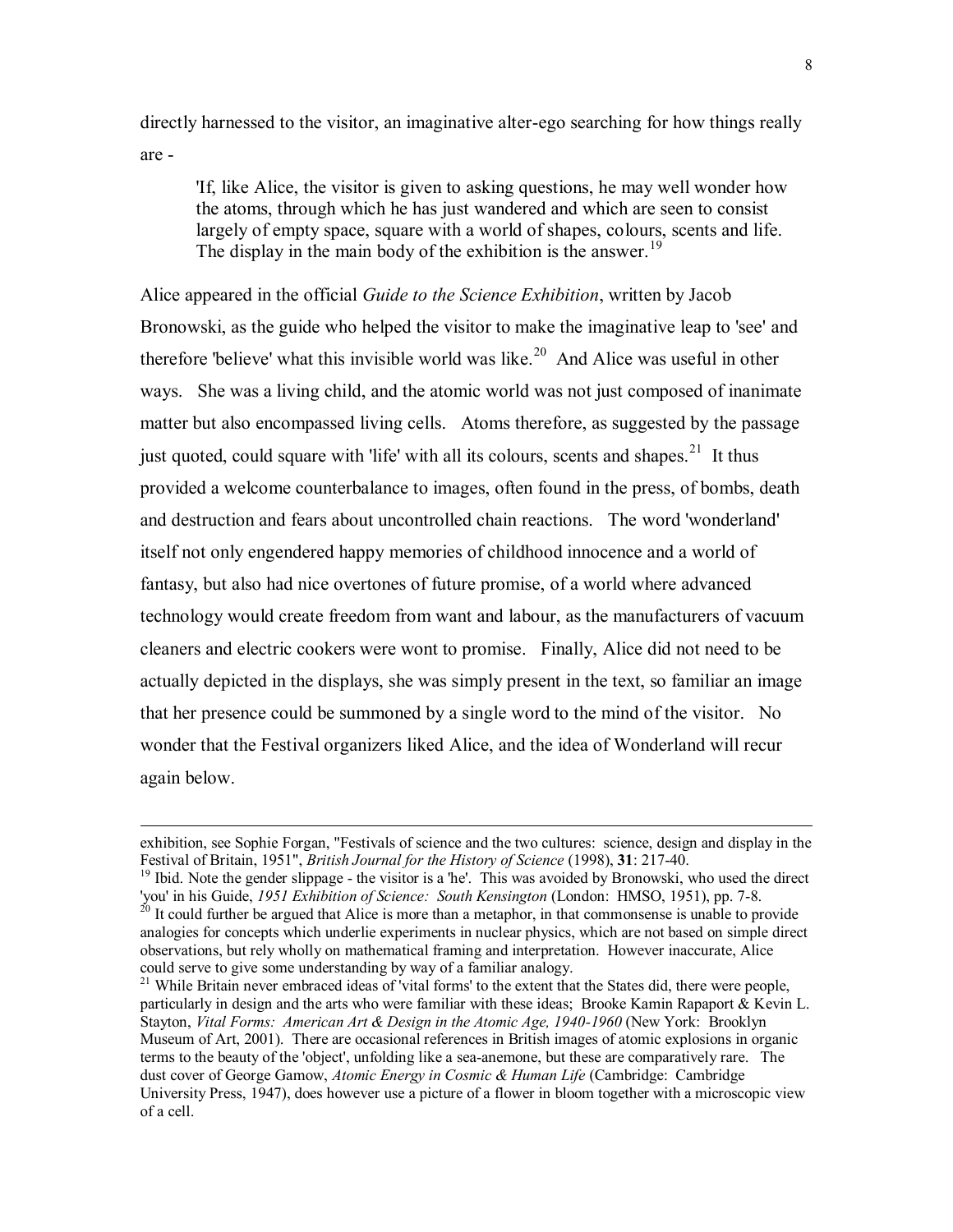As far as the rest of the Festival was concerned, atomic energy featured in two sections - first the Dome of Discovery in the main South Bank Exhibition. In the Dome it was set clearly in the context of pure research in Physics - at the end of a classic genealogy of great discoverers - Boyle, Newton, Faraday, Kelvin, Maxwell, J.J. Thomson and Rutherford<sup>22</sup> - and while it is difficult to reconstruct precisely how the exhibits were put together - there was a mural by Laurence Scarfe of the Nuclear Physics Laboratory at Harwell, a large model of the British Experimental Atomic Pile (known by the clown-like acronym of BEPO), x-ray films, a model of the Cockcroft-Walton type cascade generator, radiation monitoring equipment, microscopes and viewers for stereoradiographs, ray track apparatus, Geiger-Muller tubes and so forth.<sup>23</sup> There was also a mural (though possibly not used) entitled 'The Brighter Side', showing a happy scene with children dancing round an oak tree, atom symbols, and a plate of healthy food and drink.<sup>24</sup> There were varied examples of applied science - X-ray investigations of paintings at the National Gallery, a reconstruction of the Stag Decoration on an iron standard found at the Anglo-Saxon site of Sutton Hoo, containers for radioactive isotopes, television projection lens, and designs derived from crystal patterns.<sup>25</sup> The emphasis in the catalogue was on British pioneering work in nuclear physics, though admitting that the development of the pile was an international effort, and on the uses in medicine, particularly in radioactive tracers.<sup>26</sup> 'Atoms for peace' was not actually used as a slogan, as it would be soon by the UK Atomic Energy Authority, but enormous emphasis was placed on peaceful uses of science, and its military connotations simply ignored.

<sup>22</sup> Ian Cox, *The South Bank Exhibition: A Guide to the Story it tells* (London: HMSO, 1951), section on the Physical World, p. 62

<sup>&</sup>lt;sup>23</sup> 1951 Exhibition London Catalogue of Exhibits (London: HMSO, 1951), pp. 105-110. The idea of the mural came from Sir John Cockcroft, arguing that a 'mere portrait gallery' should be avoided, and show a large modern laboratory with one wall represented the 'experimental face' of a nuclear reactor; PRO, WORK 25/52/A5 Physics Advisory Panel, meeting 10 August 1949. In the final display quite where the ladies shoes, bathroom cabinet, brass coal scuttle, air-flow hot water bottle and Newmarket binoculars fitted in is hard to say, and shows the dangers of indeed assuming too much from the list of exhibits. However, the organisers were always keen to show the domestic applications of scientific knowledge.

 $^{24}$  Designed by Gordon Bowyer, the legend to the mural ran, 'Atomic energy can help mankind giving large new sources of power, teaching about life processes of the human body, offering immense potentialities for good in medicine, biology, chemistry, agriculture, industry - given the right chance'. Photograph in author's possession.

<sup>25</sup> *1951 Exhibition London Catalogue* (note 23)*,* Nos. B155, B159, B144-45, B675, B700-708. <sup>26</sup> *The South Bank Exhibition* (note 22), p. 62.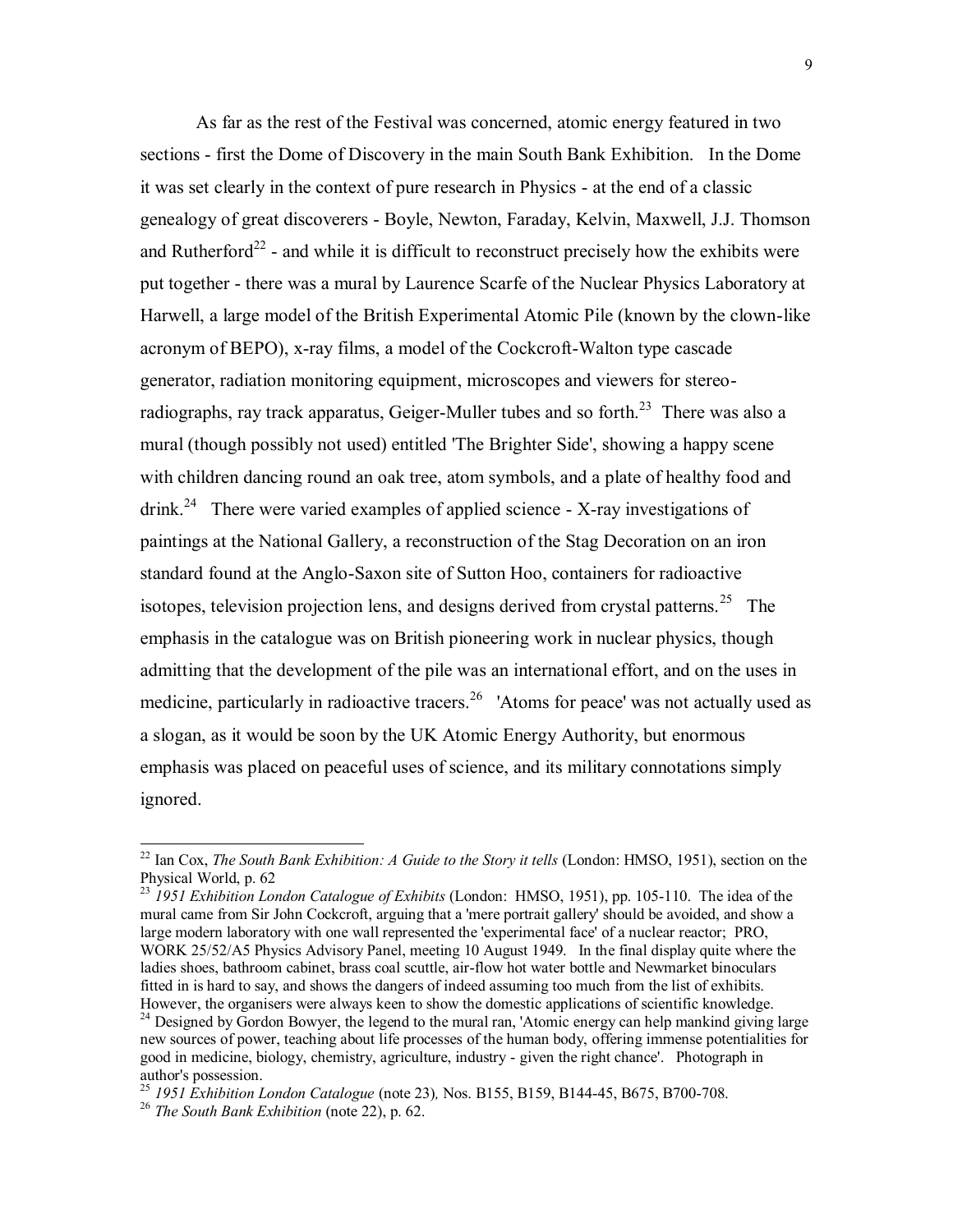The approach was similar in the third site, the Glasgow Exhibition of Industrial Power. Here the final display was called the 'Hall of the Future', where the past was firmly linked to the present through the persons of great pioneers (this time Watt, Trevithick, Faraday, Parsons and Rutherford). Rutherford naturally provided the link to the future, to the potential use of unlimited power, equivalent to the 'power of the sun'. The catalogue was cautious enough to admit that 'The use which has been made of these discoveries… will determine whether we are entering an age of undreamed of plenty and comfort, or whether we are working out our complete extinction'.<sup>27</sup> In the context of the whole catalogue, however, this was just one small cautionary note.

 The upbeat, confident message of the Festival (which was very typical of all exhibitions organised by public bodies), was in marked contrast however to an earlier exhibition organised in 1947 by the right-wing newspaper *The Daily Express*, in London, by Chapman Pincher (Fig. 1). Pincher is now remembered as a spy-hunter and politicanbaiter, but he had a science degree and during the war had worked in the rocket division of the Ministry of Supply. He had therefore some qualification for appointment in 1946 as the paper's defence, science and medical editor.<sup>28</sup> This exhibition dealt openly with military aspects. The introductory section followed the standard pattern of focussing on the nature of atoms, followed by the splitting of the atom, but it then concentrated on the bomb, Hiroshima and the effects of the bomb. It seems to have been largely photographic in content, but the pictures displayed of victims of the bomb were distinctly unsettling to say the least. There was also a chart of the putative effect of an atomic bomb if dropped on a British city, which was a favourite device in many US publications. These provided some counterbalance to the section on future possibilities, and Pincher's book on the subject published the following year had much to say both about peaceful uses and what other nations were doing. He was also clear about the need for Britain to

<sup>27</sup> Guide to *1951 Exhibition of Industrial Power, Kelvin Hall Glasgow* (London: HMSO, 1951), p. 45. Underlying much of the promotion of nuclear energy was assumption that the country's industrial strength depended on coal, and the fear that coal supplies would be wholly inadequate for future energy needs; e.g. *Britain's Atomic Factories,* (London: HMSO, 1954), pp. 4-5.

<sup>&</sup>lt;sup>28</sup> Pincher listed BSc. after his name in his newspaper columns, in the guide and book relating to the exhibition, *The Atomic Age Exhibition* (London: *Daily Express Newspapers,*1947, copy Science Museum library) and *Into the Atomic Age* (London: Hutchinson, 1948). See *Who's Who* (London: A & C Black, 1997), where Pincher lists his recreations as 'spy-hunting, ferreting in Whitehall and bolting politicians'.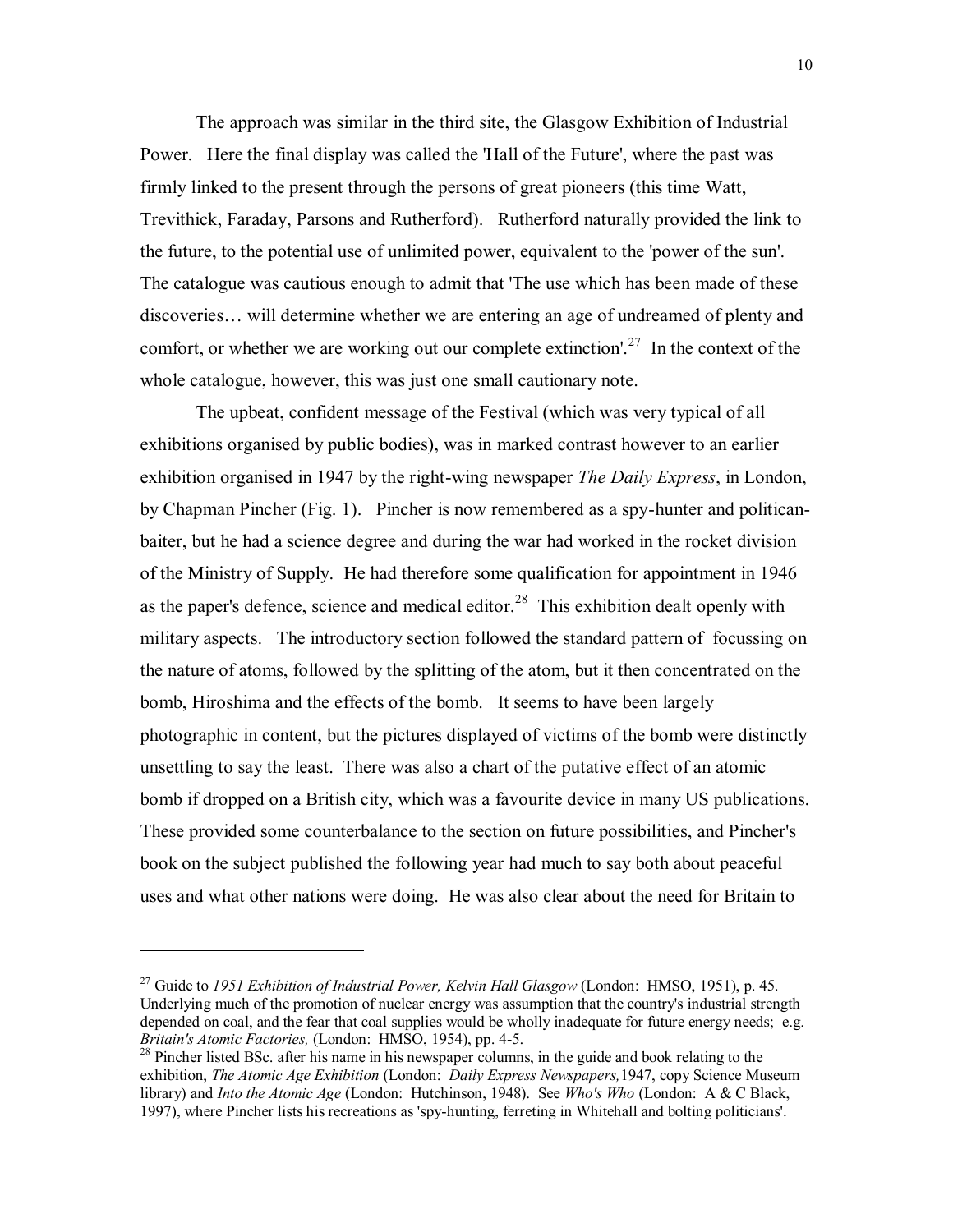remain fully up-to-date in its ability to manufacture atomic bombs and made a somewhat optimistic assessment of the situation just post the McMahon Bill.<sup>29</sup>

 Official institutions such as the Science Museum eschewed all mention of the bomb. However, for the collection of material, they were increasingly in the hands of universities (who either threw out old equipment, or donated it at the behest of retiring professors), and of the atomic energy industry itself. Collecting was at best reactive. There seem to have been relatively few acquisitions in this area during the 1950s, judging by the *Handbook* of the collection by Ward issued in 1963.<sup>30</sup> The constraints were also illustrated by the cancelled 'Atoms at Work Today' exhibition in 1958. This was one of several exhibitions put together by the UK Atomic Energy Authority and was designed as a travelling exhibition.<sup>31</sup> The boards had been used in several exhibitions already and needing refreshing. A cost of £1420 was quoted. The Science Museum, shocked, replied that its annual budget for special exhibitions was £50, and the idea was dropped.<sup>32</sup> However, much of this material did come eventually to the Science Museum in the mid 1960s, along with information for labels. This led later to accusations by left-wing academics that the Museum was almost an arm of the UK Atomic Energy Authority, who did indeed sponsor the gallery's refurbishment in the early  $1980s$ .<sup>33</sup> Even today in the Nuclear Power Gallery, a certain ambiguity remains, and a screen accompanies the Magnox display saying 'Original material provided by British Nuclear Fuels. Edited by The Science Museum.'<sup>34</sup>

 $\overline{a}$ 

<sup>30</sup> F.A.B.Ward, *Handbook of the collection illustrating Atomic Physics* (London: Science Museum, 1963). <sup>31</sup> Others in this period were 'Atoms for Peace', in London, 1955, as well as exhibitions in areas where power stations were planned, e.g. Thurso, Caithness, April 1955, near the Dounreay site. Note the 'Atom Nucleus Jubilee' was a small exhibition set up in the ground floor demonstration room, organised by Ward in conjunction with the Institute of Physics who put on an international conference in Manchester in September 1961 at which Ernest Marsden was present.

<sup>&</sup>lt;sup>29</sup> The bill severely restricted passing atomic information to non-US parties, and was finally passed in August 1946. The exhibition was open Jan-Feb 1947. In his book, writing in October 1947, Pincher reckoned that there were gaps in UK knowledge, but that missing information had not been asked for on account of political reasons. If the need arose, i.e. international control was not achieved, he thought, overoptimistically, that the UK would have no difficulty acquiring the relevant information from the US. Pincher also illustrated the problems of secrecy, and alleged that the Ministry of Supply had tried to get the exhibition stopped; *Into the Atomic Age* (note 28), p. 96.

<sup>&</sup>lt;sup>32</sup> Science Museum Documentation Centre, file 9653. There followed a long dispute over transport costs of £66.5s for getting the material out of store, which the Museum eventually won.

<sup>33</sup> Les Levidov and Bob Young, "Exhibiting Nuclear Power: The Science Museum Cover-Up", *No Clear Reason: Nuclear Power Politics* (London: Free Association Books, 1984), pp. 53-79.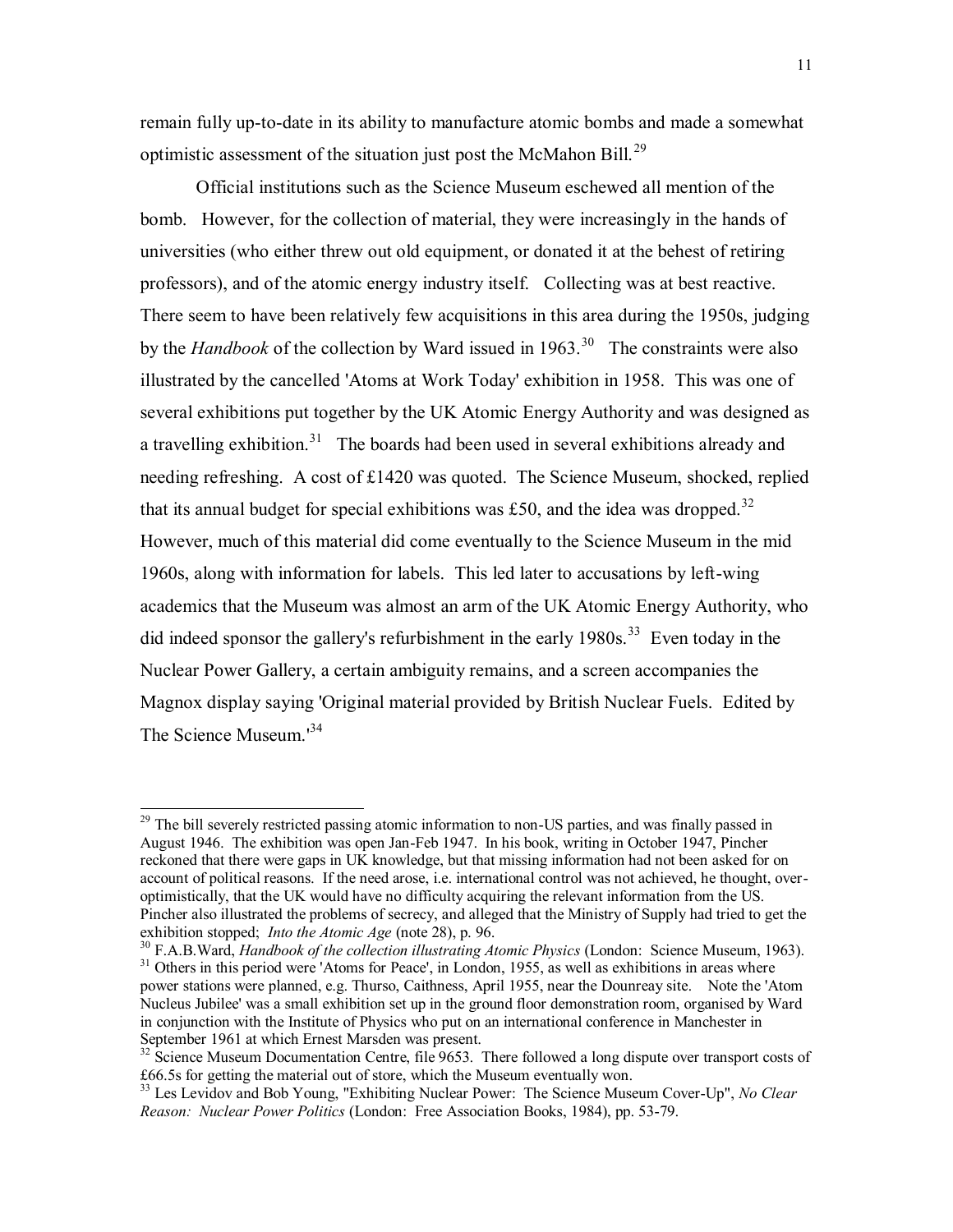# **2. Informing the intelligent layman**

 The second part of this paper will discuss some of the literature published for that lay public mentioned earlier, and outline some of the wide spectrum of views and approaches taken by providers of knowledge. First of all, there was naturally a considerable gap between what researchers in the field knew, and what was published in scientific journals, let alone in the wider press. The dictates of secrecy dominated. Secondly, from 1945 there was an active group of people, including many scientists such as P.M.S. Blackett, Julian Huxley, and Kathleen Lonsdale, who viewed nuclear energy with deep foreboding and actively campaigned for international control through the United Nations of all weapons.<sup>35</sup> The anti-nuclear lobby was present from the start. There was also a group of scientists working within the industry who were concerned both with their own public identity as atomic scientists, and to educate the public about the wartime work and future applications, the Atomic Scientists Association, in which Joseph Rotblat was extremely active. The ASA produced a journal, a travelling exhibition in a train 1946-47, conferences and books, and their engagement with the public was not unlike that of the Atomic Scientists organizations in the US described by Jessica Wang.<sup>36</sup> I do not propose to discuss these further here. Rather I will briefly discuss the publications of the UK Atomic Energy Authority to provide a picture of the official Government view, then describe some of the varieties of image and language used in books for the non-specialist reader, and finally look at one particular organisation, the Institute of Atomic Information for the Layman, which attempted to 'domesticate' atomic energy.

 The publications issued by the UKAEA provide a useful comparison. Two things are notable. First, paper shortages and quality restrictions do not seem to have applied to these Government publications. The paper, use of photographs, coloured

 $34$  British Nuclear Fuels is part of the UK Atomic Energy Authority.

<sup>35</sup> For example, P.M.S. Blackett, *Military and Political Consequences of Atomic Energy* (London: Turnstile Press, 1948). The literature here is quite large; Blackett and Julian Huxley also found a ready outlet for their views through Penguin Books.

<sup>36</sup> Jessica Wang, "Scientists and the Problem of the Public in Cold War America, 1945-1960", *Osiris* (2002), **17**: 323-47. Joseph Rotblat (1904- ), had worked at Los Alamos, and was director of research in nuclear physics at the University of Liverpool 1945-49, which was linked to the Government nuclear research programme; a prolific author, he became Secretary-General of the Pugwash conference 1957-73, and was awarded the Nobel Peace Prize in 1995. For information on the atom train, Alan Morton, cited note 9.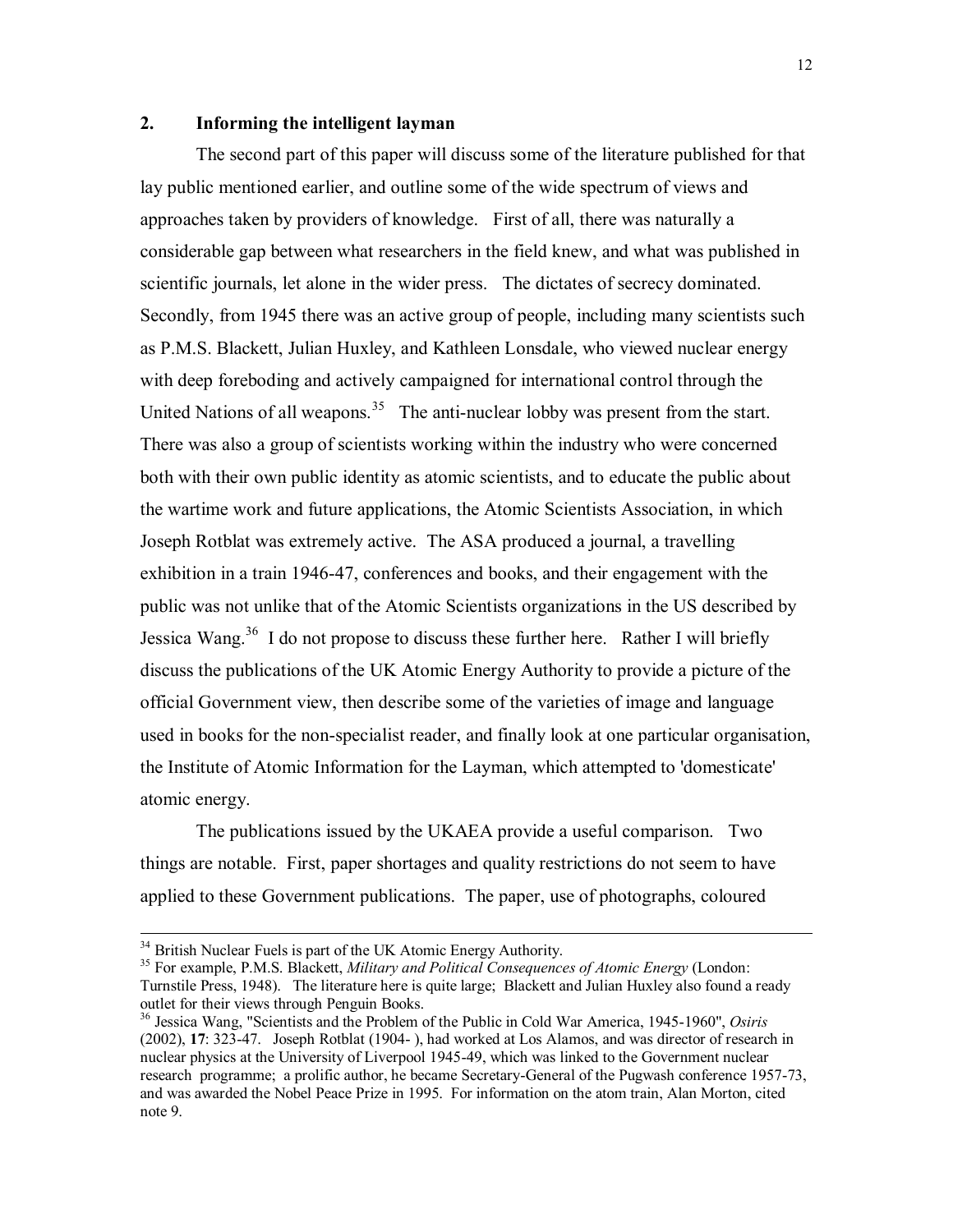covers, were of infinitely better quality than the average book publication. The prices (5/-, 6/-; 25/30p) were not low (at a time when 3 gallons of petrol could be purchased for just under 6/-) which restricted their circulation to libraries and those who could afford to spend quite generous amounts on books. All publications were produced under the aegis of the Ministry of Supply and the Central Office of Information. The latter included staff who became some of the best known designers of the 1950s and 60s, who were extremely conscious of the latest ideas on 'good' and attractive design. Overall, the images embody an idea of hugely complex processes and machinery, but also of order and control. There are images of Harwell, built in reassuring neo-Georgian style (an exemplar of balance and order in architectural design, fig.2), of size and grandeur (the soaring towers of Windscale), of machinery and well-ordered control rooms (familiar from modern electric power stations, fig.3), of happy workers outside the plant (fig.4), of earnest young men doing clever things with synchrotrons, and modern well furnished hostels for young women (fig.5) - though there was the occasional slightly alarming picture, generally related to safety or the more dangerous cleaning operations.<sup>37</sup> Overall such books produce an impression of quality and professional expertise which 'unofficial' authors could not in general match. There was indeed good reason for this. In the 1950s there was a shortage of skilled staff and such publications were part of a concerted recruitment drive which aimed to show excellent working conditions as well as interesting work.<sup>38</sup>

In the wider market, what sort of books were published about atomic energy and what images did they use? As a broad generalisation within the period under consideration here, there were a large number, many written by scientists, and for the most part they described in favourable terms the development of the peaceful applications of nuclear power. Most were octavo size, printed on cheap paper, with few if any illustrations. Many were published by small presses, most of which flourished briefly in

 $37$  There was for example a figure clad in a heavy rubber suit looking like something from outer space; all images may be found in *Harwell: The British Atomic Energy Research Establishment 1946-1951*, (London: HMSO, 1952), and *Britain's Atomic Factories: The story of Atomic Energy Production in Britain*, (London: HMSO, 1954).

<sup>&</sup>lt;sup>38</sup> My thanks to Jeff Hughes for this information.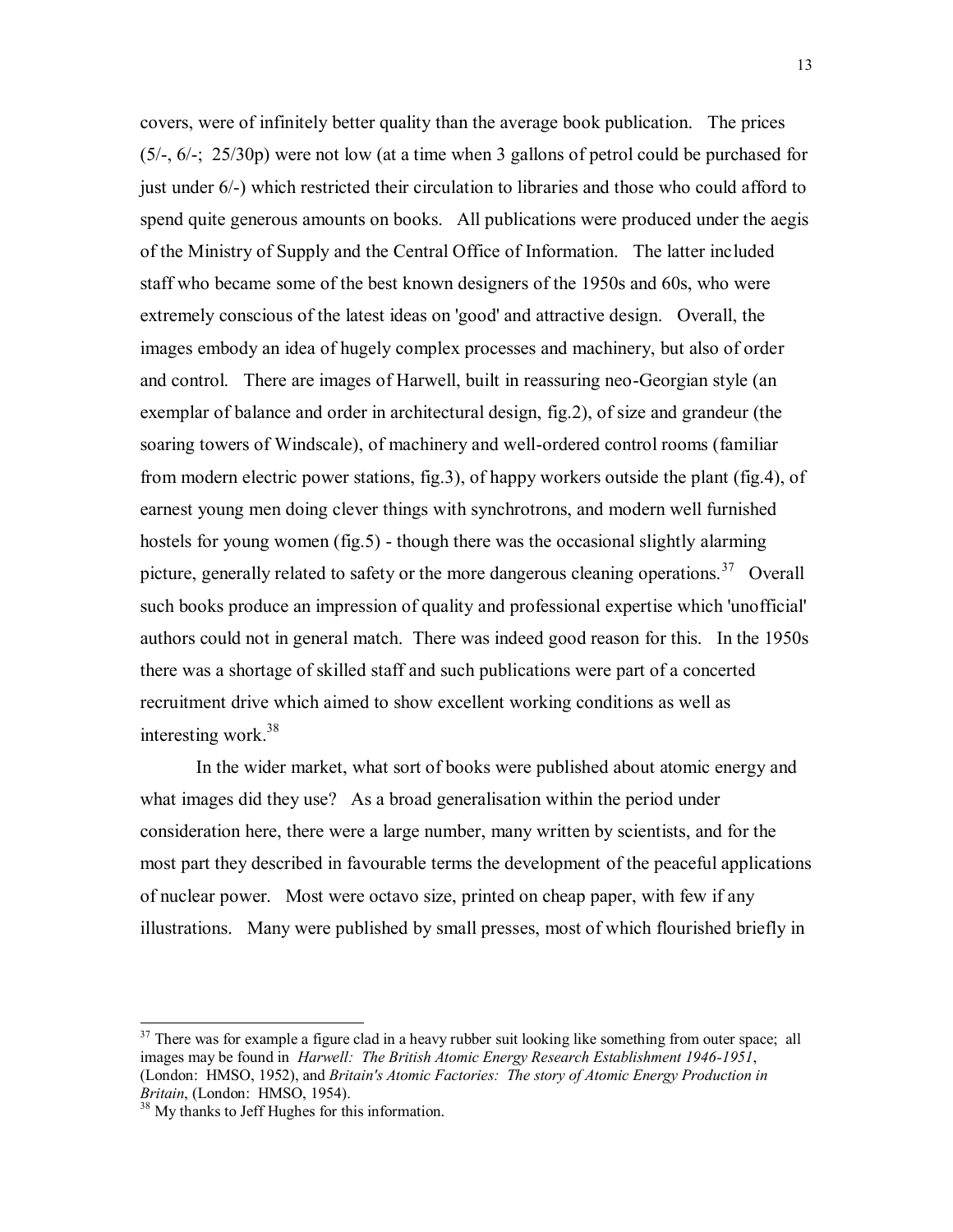the aftermath of the war, but quickly disappeared.<sup>39</sup> When there were pictures, the recurring image was of the Bikini explosion, occasionally rendered in colour in the way that children's book illustrators often used, which acted to emphasize the awe-inspiring power of the bomb, but somehow neutralized its consequences through the aesthetic grandeur or appeal of the image.<sup>40</sup> Otherwise such books contained adequate but rather crudely drawn line diagrams, together with photos of 'Pioneers of Atomic Research' together with contemporary scientists - the favourites were the Curies (always presented as 'pioneers'), Sir John Cockcroft (looking jolly and reassuring) and Sir James Chadwick (looking observant and deeply intelligent). $41$  There were also scientific series produced by many of the larger publishers, such as The Home University Library of Modern Knowledge, published by the Oxford University Press. These could rely on titles by scientists which had been in print for decades, and were simply added to and revised to take account of recent developments.<sup>42</sup> And of course there were the Pelican specials in their distinctive blue covers published by Penguin Books, all of which had an established readership receptive to modern ideas and debate.<sup>43</sup>

With regard to language in particular, it is instructive to remember the popularity of pre-war texts such as Eddington's *Nature of the Universe*, 1928, and James Jeans' *The* 

<sup>&</sup>lt;sup>39</sup> Some examples were Future Books, The Pilot Press, Winchester Publications, Sigma Books, Nova Atlantis. Some authors also seem to have published themselves, as simply the printer is listed. Certainly quite a number of titles did not make their way into the copyright libraries. On the question of publishing and authors in this section, I owe a debt to Beryl Jordan, who kindly helped with much information.

<sup>40</sup> R. Barnard Way, *Atomic Power* (Redhill, Surrey: Wells Gardner, Darton & Co., 1949), frontispiece; Chapman Pincher, *Into the Atomic Age*, plate 23; Robert D. Potter, *Conquest of the Atom: A Simple Guide to Atomic Energy* (London: Collins, 1947), frontispiece. The same is also true of many scientist sponsored books, such as *Atomic Challenge: A Symposium* (London: Winchester Publications, 1947), frontispiece, and the Atomic Scientists Association publication, edited by J. Rotblat, *Atomic Energy: A Survey* (London: Taylor & Francis, 1954), front cover.

<sup>41</sup> For example, C.H. Douglas Clark, *The Story of the Atomic Bomb: A Popular Review of the Principal Discoveries which have led up to its Production* (London: The Machinery Publishing Co. Ltd.,1945). Sir John Cockcroft (1897-1967) was Director of the Atomic Energy Research Station at Harwell (1946-59) and thus the head Government scientist and administrator of the nuclear power sector, and frequently wrote or spoke in the media; Sir James Chadwick (1891-1974), discoverer of the neutron, who had worked on the Manhattan Project, was Master of Trinity College from 1948. The two, together with Rutherford, personified the British contribution to atomic research in the public mind at this time.

<sup>42</sup> For example, Sir George Thomson, *The Atom* (Oxford: Oxford University Press, Home University Library); first published in 1930, and in its fourth edition by 1955.

<sup>43</sup> For example, A.K. Solomon, *Why Smash Atoms? The Secrets of Atomic Power* (Harmondsworth: Penguin Books, 1946); Susan Stebbing, *Philosophy and the Physicists: Does modern physics present a new world-view?* (1944, first published Methuen, 1937); *Science and the Nation* (1947, no author given, but introduction by P.M.S. Blackett and text by members of the Association of Scientific Workers); John Hersey, *Hiroshima*, (1946 and 1958); Peter Alexander, *Atomic Radiation and Life* (1957).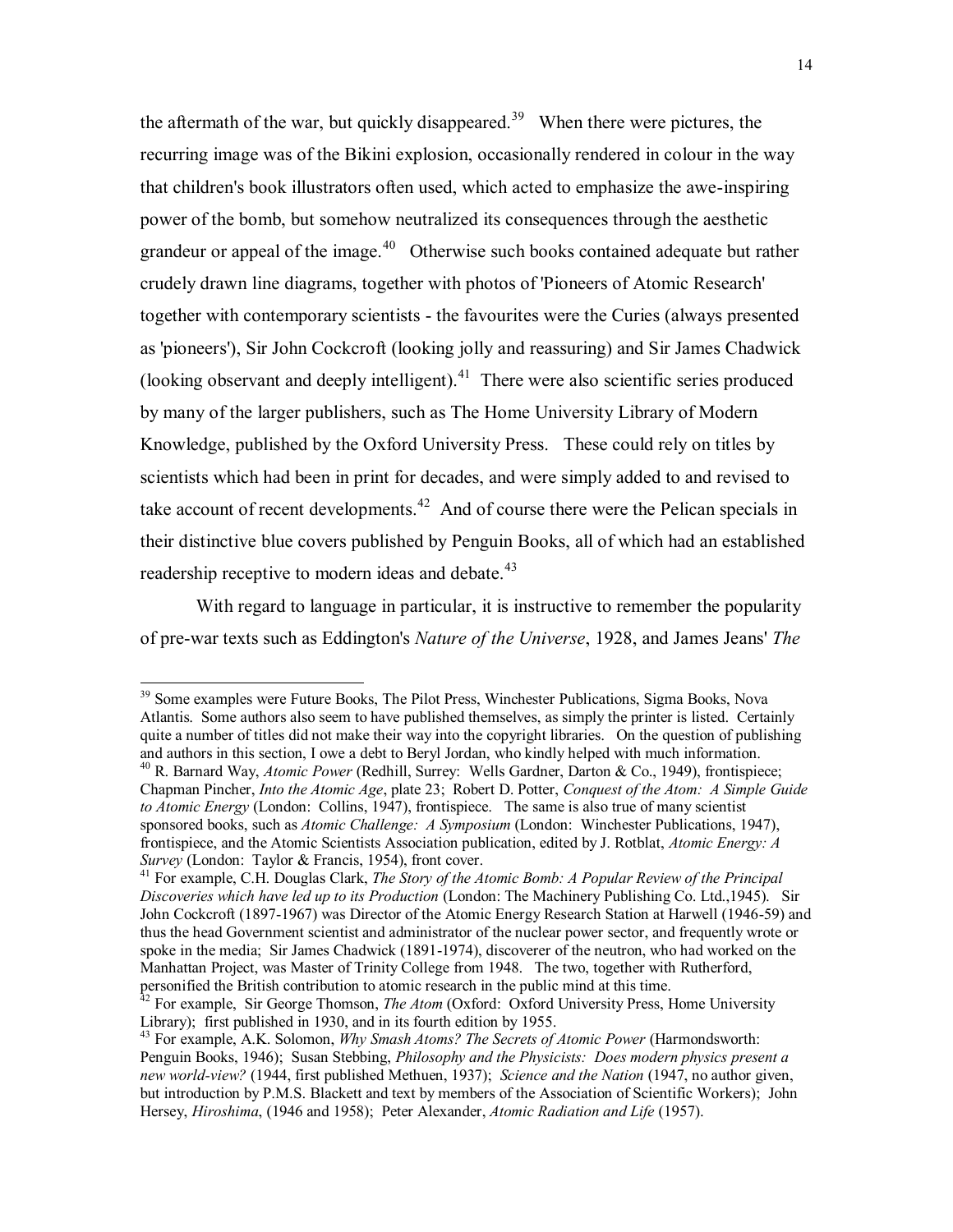*Mysterious Universe*, 1930.<sup>44</sup> However, Jeans in particular had been criticised for his idealism and mysticism, and post-war readers seemed to prefer appeals to rationality and social utility rather than the imagination.<sup>45</sup> Many post-war authors saw themselves as bringing commonsense to the discussion, dismissing wild ideas about cars being able to run for ever on a walnut-sized piece of uranium. They certainly did not eschew equations, but these were accompanied by language which was direct and took care to explain each new scientific term.<sup>46</sup> They also saw themselves as keeping the public up to date and abreast of the latest developments. $47$  They did not in the main feel the need to use elaborate analogies such as *Alice in Wonderland*, but assumed a fairly high level of education and intelligence on the part of the reader.<sup>48</sup>

 A contrast may however be found in a few books, notably the publications by George Gamow, whose books were promptly published in Britain by the Cambridge University Press after their initial issue in the States. *Mr. Tompkins in Wonderland* has already been mentioned as especially successful.<sup>49</sup> Dedicated to Lewis Carroll and Niels Bohr, Gamow's text is by no means a light and easy read, but it does have considerable charm. It perhaps only loosely connects to the original Alice, though there are shades of a similar tone, in the conversations, the abrupt shifts of time and space, in Mr. Tompkins'

<sup>44</sup> Michael Whitworth, "The Clothbound Universe: Popular Physics Books, 1919-39", *Publishing History* (1994), **40**. Whitworth also includes A.N. Whitehead, *Science in the Modern World* (Cambridge: Cambridge University Press, 1926), in his study of the significant success of these three books pre-war, all three published by the Cambridge University Press.

<sup>&</sup>lt;sup>45</sup> Ibid. J.G. Crowther, Marxist and prolific author, was also very critical of the 'mystical' elements in Jeans.

 $^{46}$  e.g. R. Barnard Way, 'There are formulae and equations too, in these pages for those who like them, and they can be interesting…', *Atomic Power* (note 40), p.1.

<sup>&</sup>lt;sup>47</sup> The Newcastle Literary & Philosophical Society, a venerable institution, set up a panel in 1950 'To advise on purchase of science books for the educated general reader, in order to bring and keep this section of the library abreast of current thought', *Annual Report of the Newcastle Literary & Philosophical Society for 1950*. They thinned out obsolete books at the same time, but the library still has some 8 books on atomic science published and acquired in the late 1940s.

<sup>&</sup>lt;sup>48</sup>. Oliver Sack's provides an illuminating example; as a child in the 1940s he read Victorian scientists such as Norman Lockyer's *The Spectroscope* (1873), as well as works such as Frederick Soddy's *The Interpretation of Radium* (Glasgow: John Murray, 1909), and George Gamow's *The Birth and Death of the Sun* (London: Macmillan, 1941) as well as the *Mr. Tompkins* books*;* cited in *Uncle Tungsten: Memories of a Chemical Boyhood* (London: Picador, 2001), pp. 214, 291, 312 n.2. Budding teenage scientists it seems more often than not might start with non-specialist books but soon went to the key texts by scientists, though these might be long out of date.

<sup>49</sup> Gamow also had in print postwar *Mr. Tompkins Explores the Atom* (Cambridge: Cambridge University Press, 1945, first published 1939 in the US), and *Atomic Energy in Cosmic and Human Life: Fifty Years of Radioactivity* (Cambridge: Cambridge University Press, 1947). Sachs read Gamow avidly, see pp. 305- 05, 312 n.2.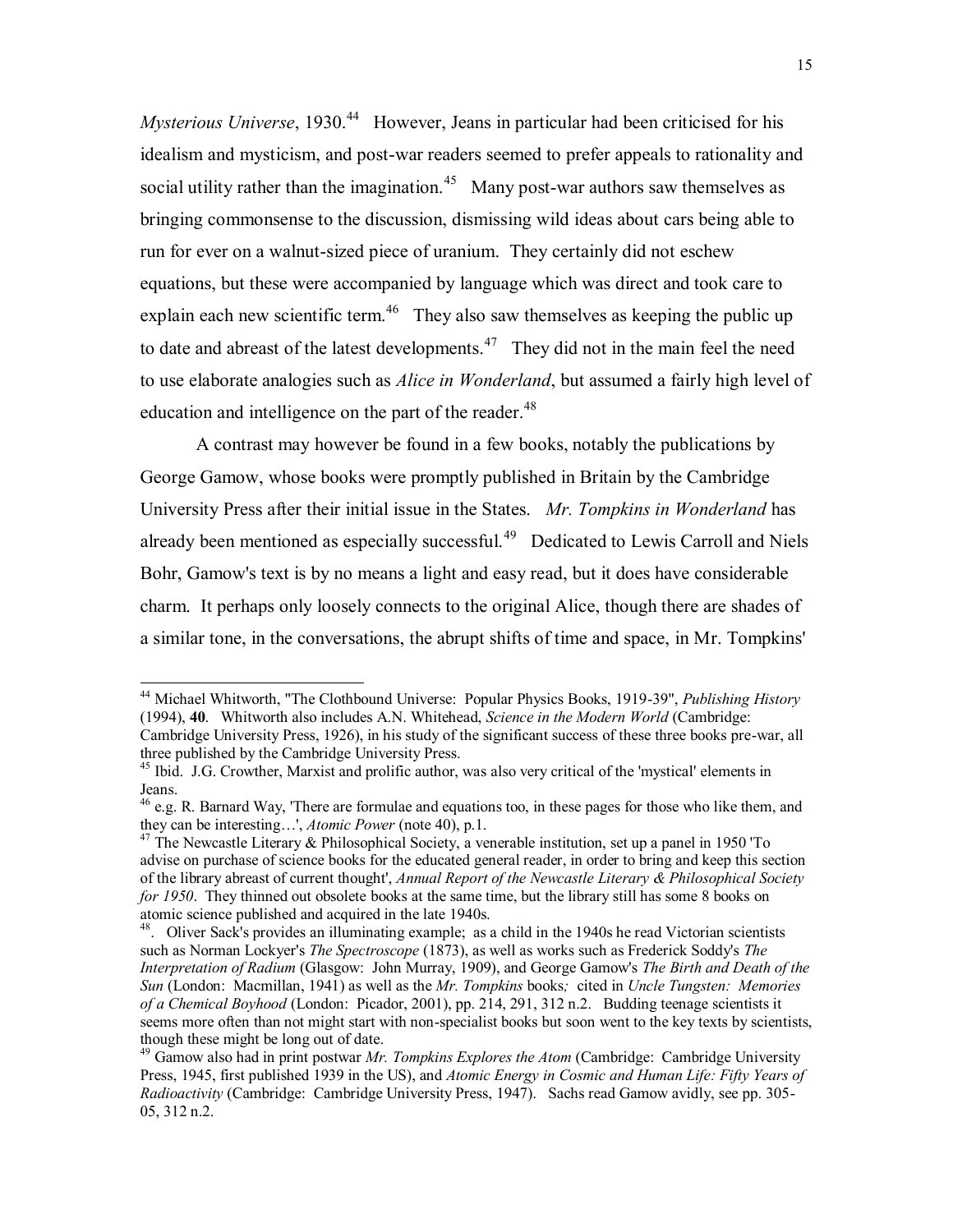incomprehensibility at what is happening to him, which would have been familiar to English readers of both *Alice* and that other uncomprehending fictional character, *Mr. Pooter.<sup>50</sup>* And Gamow introduces an apple-pie element, the shy Mr. Tompkins ends the last adventure by marrying the Professor's daughter and living happily ever after. However the illustrations for the Cambridge edition by John Hookham are of exceptional quality. They memorably portray complex notions of relativity, curved space, unbelievably flattened figures, diffraction patterns and so on. In black and white pencil, some full page, they have a most attractive and imaginative delicacy which recalls the best of children's book illustration at this time.<sup>51</sup>

My final example concerns the Institute of Atomic Information for the Layman, whose publications and activities were of a rather different sort. This organisation, on which information is scanty, was founded by Mrs. Muriel Howorth. She was a well connected and much travelled lady, who worked for the Ministry of Information during the war.<sup>52</sup> She was apparently asked to take an interest in atomic energy when the Ministry of Supply set up a department in 1946. A lady of strong enthusiasms and a certain idealism, her eyes were opened to the wonderful potential of atomic power to create an endless source of energy, to fructify the desert and transform the world for the better. She seems to have decided to convert the public single-handedly to this view and founded the Institute of Atomic Information for the Layman in 1948. What exactly this did, and who belonged to it, is not entirely clear. It was run from her home and does not seem to have had official sponsorship, though individual members of the atomic community and the Medical Research Council were present at some of its functions.<sup>53</sup>

 $\overline{a}$ 

<sup>51</sup> There were also a number of books written specifically for children, for example John Rowland's, *Atoms work like this: A Book for Young People* (London : Phoenix House, 1955). This carried the recommendation on the dust jacket "The scientist of tomorrow is the wide-awake boy of today and it is for him that John Rowland has written…." Directed inevitably at boys, and illustrated by line drawings, the images are of power stations and white-coated men doing things by remote control. At a price of 9/6d.(45p) this was aimed at an upper-middle class readership and probably at school libraries.

<sup>50</sup> G. and W. Grossmith, *Diary of a Nobody* (London: Dent, 1892).

<sup>&</sup>lt;sup>52</sup> Information on Muriel Howorth (died 13 September 1971, aged 84) is drawn from references in her various books, contemporary directories, the Soddy papers and accessions file at the Bodleian Library Oxford, Western Manuscripts, Ms.Eng.misc., and information kindly provided by D.S. Wilkinson. Humphrey Howorth, her second husband, became a major in the Army during the war and afterwards supported her activities by various business ventures.

<sup>&</sup>lt;sup>53</sup> Pictures in her *Pioneer Research on the Atom* (London: New World Publications, 1958) show Frederick Soddy, Otto Frisch, Dr. E. Pochin, Dr. D.S. Wilkinson, and Lady Sandys, wife of Duncan Sandys, one-time Minister of Supply, at a 1953 dinner, together with various diplomatic and society worthies.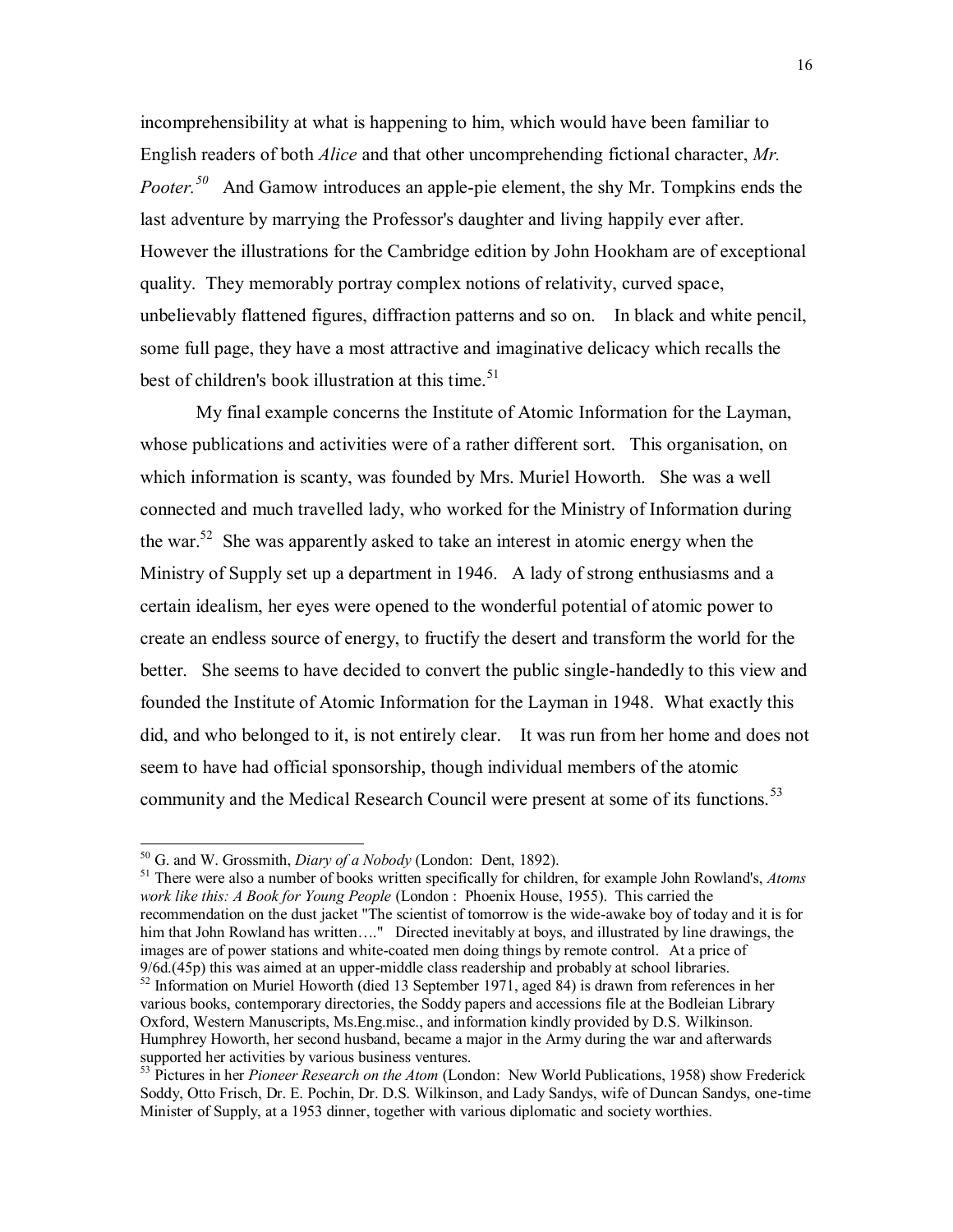It got off to a slow start. There was a Ladies Atomic Energy Club, whose only known output was a ballet-mime called *Isotopia: An Exposition on Atomic Structure*. 54 This was a didactic entertainment, containing as characters the Narrator (who should wear a spangled scarf), Knowledge (who could be enveloped in parachute cloth), and Atom Man (dressed in silver), and a cast of 11 others (including Electron, Neutron, Proton, Agriculture, Medicine, Rat and Cow), plus a working geiger counter. The Narrator went through the history of atomic theory (from Democritus, Newton, Dalton and Faraday) while Atom Man danced on his points, and then turned to the uses of atomic knowledge in industry, agriculture and medicine. An example of the latter featured the cow.

Narrator: "Radioactive sodium has been eaten by the cow and the radio-activity traced through its digestive organs to its stomach." (Cow mimes to be ill and leans over table. As Geiger clicks Cow pulls up, smiles, rubs stomach and retires to semi-circle smiling). "The cow should soon be a perfectly healthy animal."  $[sic]$ <sup>55</sup>

But things improved. She started publishing books - *The Muriel Howorth Atom*  Series for the Layman, through a company set up for the purpose by her husband.<sup>56</sup> A series of titles followed: *Atomic Terminology, Atom in Wonderland, Atom and Eve.*  Most had a foreword by a reasonably distinguished society figure.<sup>57</sup> And in 1953 she attracted a patron, a scientist of some stature, Frederick Soddy, to become Chairman of the Society. There was an inaugural dinners (at Claridges), a spring symposium to celebrate the radioactivity jubilee (at Londonderry House), and a key book - *Atomic Transmutation: The Greatest Discovery Ever Made. Memoirs of Frederick Soddy, FRS, Nobel Laureate.*<sup>58</sup> Attracting Soddy to the Institute, getting him to talk to her, so that she could write a memoir, was certainly quite a coup. And she was a very determined lady,

<sup>54</sup> Howorth, Muriel, *Isotopia: An Exposition on Atomic Structure…written in the form of a Mime to be produced by fourteen players* (Eastbourne, 1949), typescript copy British Library.

 $5$  Ibid., p. 9. Despite the no doubt unintended humour of the piece quoted, the pervasive existence of TB affected milk at this time should be remembered.

<sup>&</sup>lt;sup>56</sup> This was New World Publications. At his death in 1961 he was named as the sole proprietor of the company; Muriel Howorth to Dr. Hunt, Keeper of Western Manuscripts, Bodleian Library, 12 September 1969.

<sup>57</sup> Lady Helen Nutting in *Atom & Eve* (London: New World Publications, 1955) and Beverley Nichols, popular writer/journalist in *Atomic Gardening* (London: New World Publications, 1960).

 $58$ (London: New World Publications, 1953).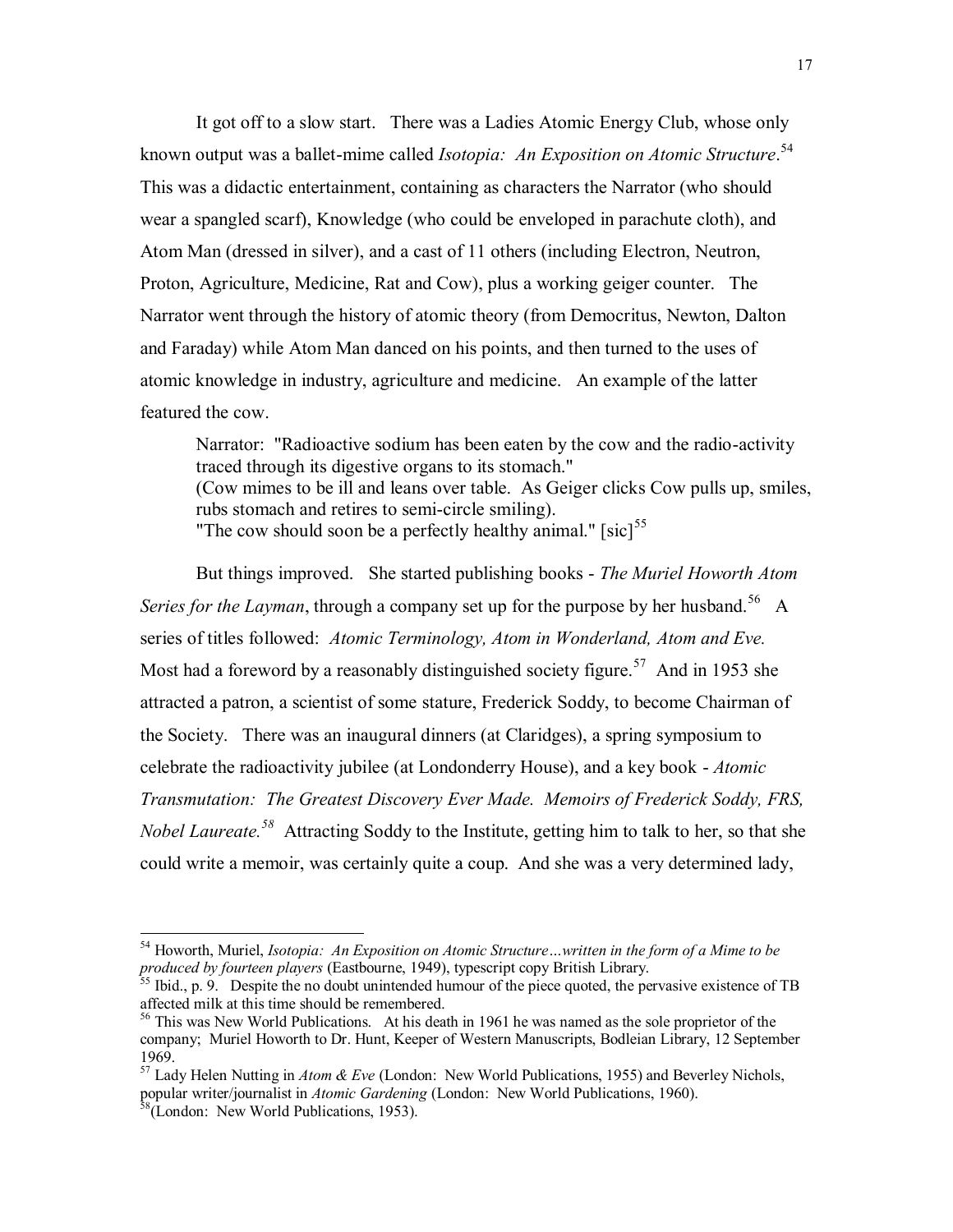getting in touch with other scientists who had worked or corresponded with Soddy, as well as people working in the nuclear industry, particularly in the States.<sup>59</sup>

Soddy died in 1956, but nothing daunted Howorth produced a book on his life, and moved on to fresh fields, notably atomic gardening. $60$  She founded the Atomic Gardening Society, formed links with Oak Ridge Atom Industries Inc., offered prizes of irradiated NC4x peanut plants, issued quarterly update pages, and had fun travelling round experimental gardens where 'atomic' plants could be seen. Her final publication was a novel, a thrilling tale of espionage and intrigue where the work of an atomic scientist and the future of the whole free world was threatened.<sup>61</sup>

There were several features of Soddy's work and character which help to explain this rather unlikely friendship. To begin with, the idea of 'transmutation' with its alchemical overtones, seems to have struck a chord. $62$  This was marvellous language to use to depict a world changed by the application of limitless power, and Howorth frequently did so. Her language, which was often addressed to women, was enthusiastic and sometimes striving for effect, but not technically inaccurate and she was careful to get her material checked.<sup>63</sup> Above all she wrote within a vision of 'wonderland', but a wonderland of peace and plenty, akin to the Garden of Eden, which was the result of scientific discovery and atomic endeavour, not the relativistic, topsy-turvy world of *Alice*. She used domestic analogies, cooking atoms, atoms in the home, in the garden, to press home the message about embracing atomic energy without reservation. In her

<sup>59</sup> e.g. Drs. Paul Aebersold, and C.J. Speas of Oak Ridge, Tennessee. She also accompanied Soddy to several of the reunions of Nobel Prize winners in chemistry at Mariau. The Soddy papers are held by the Bodleian, and have been extensively worked through by Thaddeus Trenn, who contributed the entry on Soddy in the *Dictionary of Scientific Biography* (New York: Charles Scribner's Sons, 1975), xii, pp. 504-9.

<sup>60</sup> Muriel Howorth, *Pioneer Research on the Atom: Rutherford and Soddy in a glorious chapter of science. The Life story of Frederick Soddy, MA etc.*, (London: New World Publications, 1958); *Atomic Gardening*  (note 57).

<sup>61</sup> Muriel Howorth, *Impact of a Million Stars* (London: New World Publications, 1963). There were other similar novels written around this time, especially for children, for example, Angus McVicar, *The Atom Chasers* (London: Burke, 1956)*,* about three boys who found an atomic bomb in a power station. McVicar followed this up with *The Atom Chasers in Tibet* (London: Burke, 1957), which had nothing to do with atomic power at all.

<sup>62</sup> Gamow also used the term 'Modern Alchemy' as the title of his first chapter in *Atomic Energy in Cosmic and Human Life* (note 21)*.* One of the interests of atomic gardening was in plant mutation, and in stabilising mutations.

<sup>63</sup> See the acknowledgements in the epilogue of *Atom & Eve,* and in the *Atomic Gardening*, p.10. For an example of over-the-top language, see ch. 12 of *Atom & Eve*; Howorth also wrote poetry, and was apparently an attractive public speaker who could well hold the attention of an audience.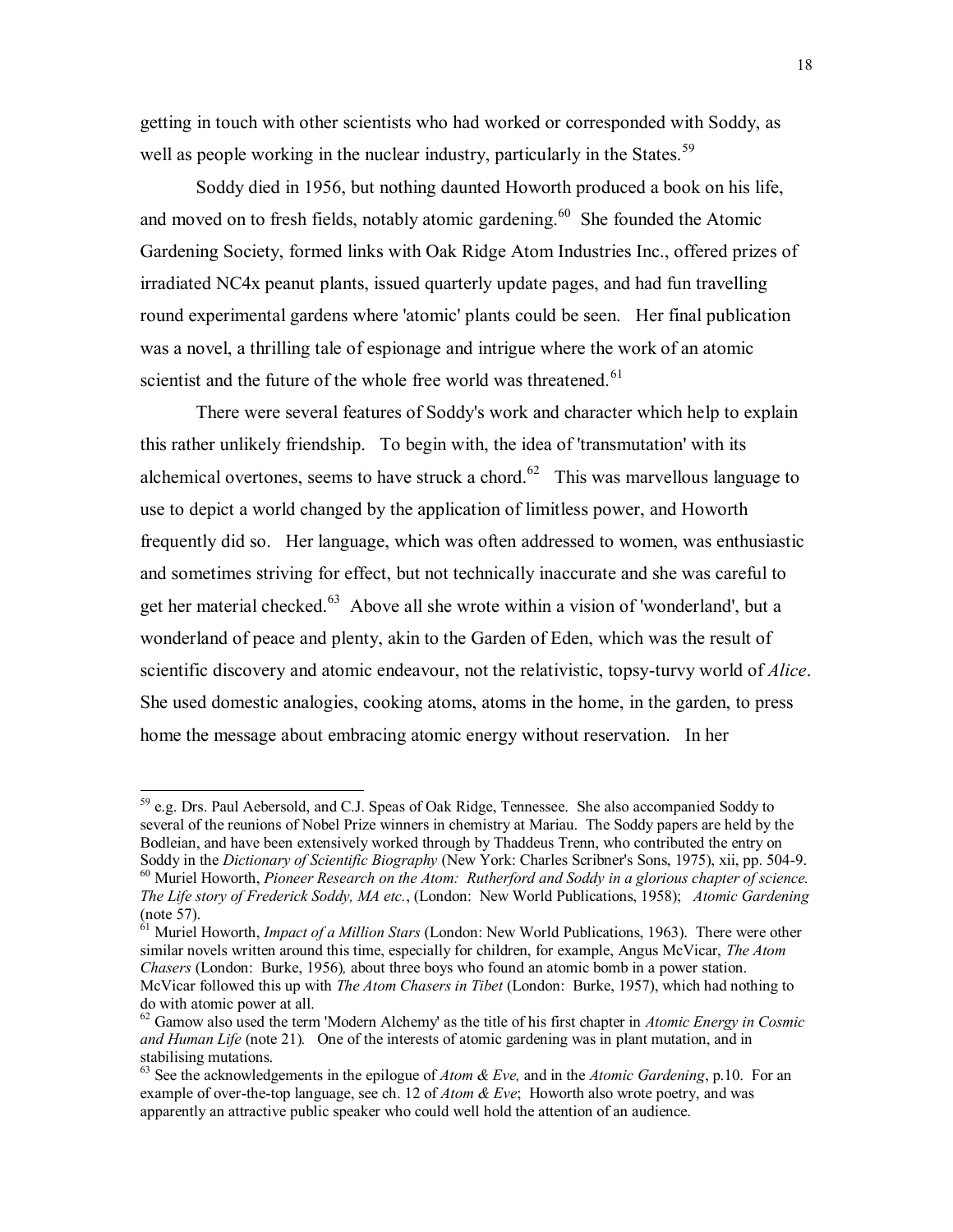illustrations, atom appears in the guise of a genie, a comic book fairy, rather than the mysterious powers which haunt Alice's *Wonderland* (fig.7)*.*

Soddy may have lent his name to the Institute, but by the 1950s he was something of a scientific outsider, who bore grudges against other scientists and writers whom he felt had failed to pay due respect to his work. His comments on the depiction of atomic science in the Festival of Britain were virulent.<sup>64</sup> Moreover he had cranky views on economics and the evils of a paper money system which allowed bankers to engineer artificial booms and slumps. Howorth accepted the view that he was a 'wronged man' in the history of atomic discovery, and was determined to defend his name.<sup>65</sup>

The Institute of Atomic Information and Howorth's publications were certainly of no lasting significance, and she represents the extreme end of the spectrum of opinion in her uncritical praise of atomic power. Given that she targeted women in particular, one has to ask why she was not successful in the same way that the Electrical Association for Women had been fifty years earlier in spreading the electric gospel of freedom from domestic toil? The answer is a combination of lack of money and backing from the industry, and the social context within which she operated. This was upper class, London based, and the Institute was one of those many organisations (which often had overlapping memberships) where people met for dinner, discussed some serious subjects and felt they had helped to put the world to rights. Such old-fashioned sociability, which was not firmly embedded in the relevant elites and did not have substantial funding, was unlikely to make an impact.

### **Conclusion**

 $\overline{a}$ 

Let me return to the idea of speaking to the common reader, to the intelligent layman, and common assumptions about the nature of this audience. The very notion of

<sup>&</sup>lt;sup>64</sup> "There was nothing but a misbegotten advertisement at the taxpayers' expense of a local claque of physicists ramming down the throat of the public chemically ridiculous and physically long out-of-date imaginative speculations about electrons and atoms, which an old student of mine remarked would have been more in place in the Battersea Park Fun Fair", *Atomic Transmutation* (note 58), p.129. For a recent study of Soddy, see Linda Merricks, *The World Made New: Frederick Soddy, Science, Politics, and Environment* (Oxford: Oxford University Press, 1996).

<sup>65</sup> See her letter to *The Author* (1959), **LXIX**: 4, headed 'Facts at the Source'. Howorth and Soddy both also felt that the story of atomic discovery should be expressed in terms of contributions from across the British Empire - Bragg initially in Australia, Rutherford from New Zealand, joined in Canada by Soddy; *Atomic Transmutation*, pp.128-9.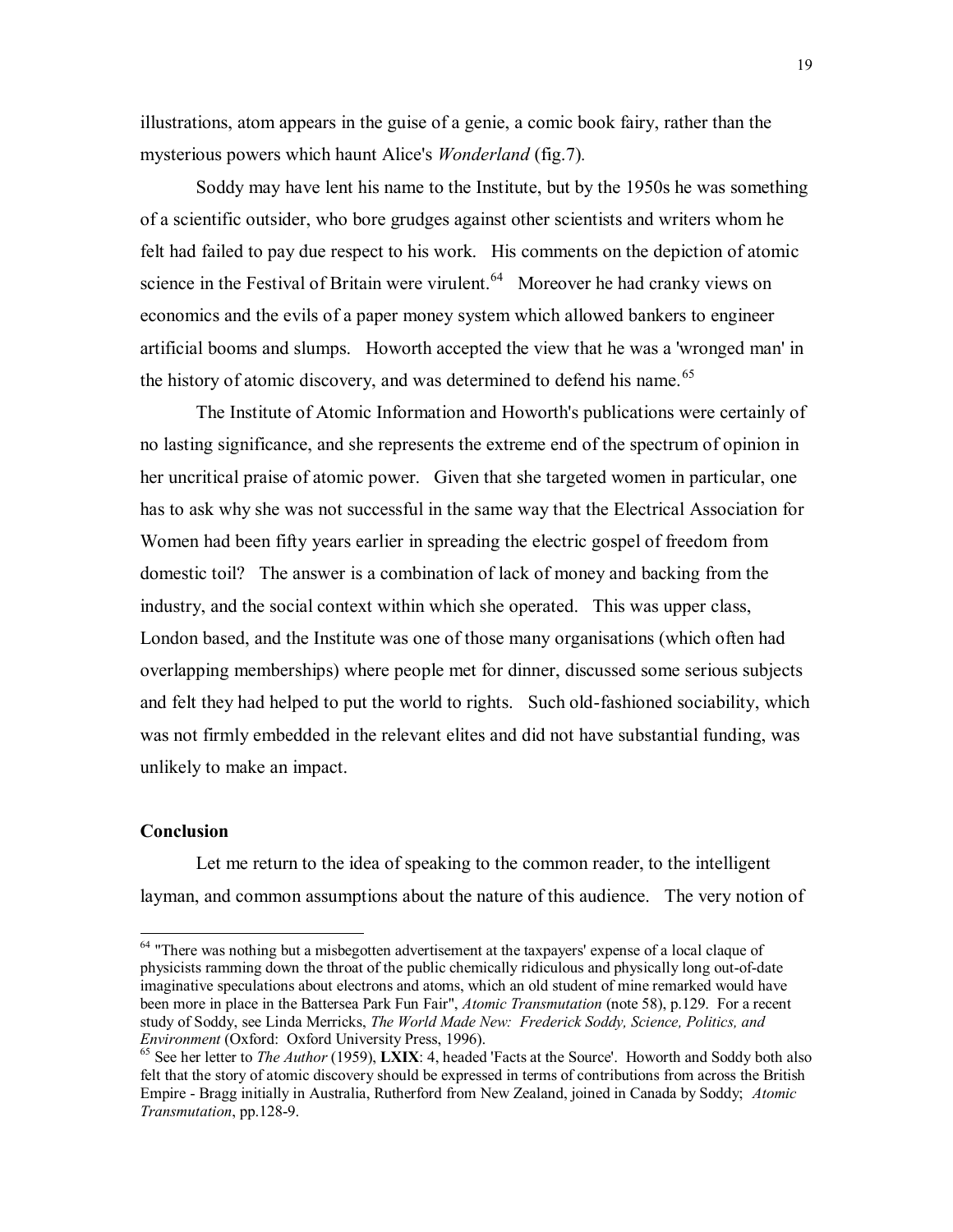the intelligent layman presupposed a generally cohesive audience, of educated nonspecialists, which provided a convenient shorthand for authors and reflected too optimistic desires to rebuild a better world after the war. This in part accounts for the earnestness with which this audience was addressed. As Lancelot Hogben, editor of 'Primers for the Age of Plenty', sternly put it:

 [This book] does not set out to add to the number of popular books written to stimulate superficial interest among curio hunters, to promote unnecessary veneration for professors, to provide material for light conversation at cocktail parties, or to mitigate the inconvenience of insomnia.<sup>66</sup>

In the context too of postwar shortages, it is hardly surprising that this audience was addressed in measured tones and serious words, a contrast indeed to the cheap paper used for printing, often unrelieved by any visual representation or colour, except perhaps for one or two stock images and a bright chrome-yellow dust-jacket. The high seriousness of it all was of course an antidote to alarmist press stories, especially when hampered by official habits of secrecy. But atomic science put enormous strains upon the ability of both language and the available imagery to communicate at more than a superficial level. $67$ 

With regard to major museums and exhibitions such as the Festival of Britain, it is fair to conclude that they were important elements in helping to propagate official images of atomic power as largely benign. There were exceptions, such as the *Daily Express 'Atomic Age'* exhibition which did not flinch from showing unpleasant photographic images. But even here, there was considerable emphasis on Britain's part in the development of the bomb and concern to ensure that in a postwar world Britain would be able to achieve atomic capability. Museums, on the other hand, presented a fairly uncomplicated historical trajectory from research on atoms to present-day nuclear developments. Thus nuclear physics was presented as the almost inevitable conclusion of scientific research, of a long history, of the march of progress towards a better, modern world, of peace and plenty, and would play a key role in eliminating the threat of

<sup>66</sup> Editor's foreword dated October 1941 to Frederick Bodmer, *The Loom of Language* (London: George, Allen & Unwin, 1944), pp. 11-12.

 $67$  This was compounded as the level of technical jargon became bewilderingly complex: see Lorna Arnold, "Radiation, Language and Logic: Some Language Problems", in Nicolaas A. Rupke, *Science, Politics and the Public Good: Essays in Honour of Margaret Gowing* (London: Macmillan, 1988), pp. 169-183.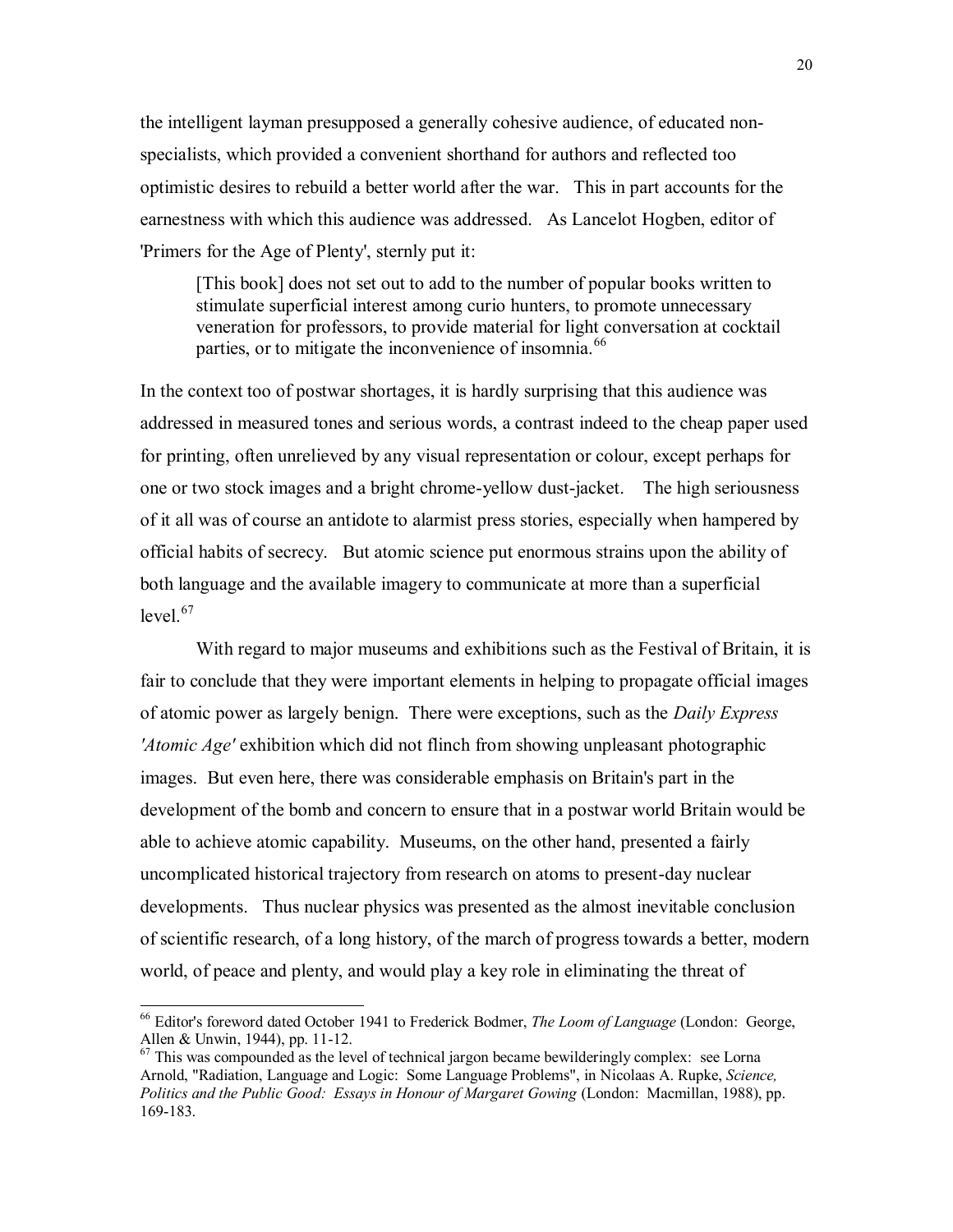shortages at home. For the Museum, there was a price to pay however in terms of complete independence, as it became more heavily dependent on information and exhibits from the atomic industry itself. In terms of communication, *Alice in Wonderland* provided a point of cultural reference, and was an inspired choice, giving both meaning and familiar comfort, for Alice of course returns to the real world just the same child as before.

Among writers generally, atomic science provided opportunities for many to contribute to creating a climate of opinion, to join in debates, or simply establish a niche for their enthusiasms, as in the case of Muriel Howorth and the Institute of Atomic Information. This has inevitably been a broad-brush survey, but despite very different groups or types of author involved, the great majority were concerned to present atomic science in the most positive light, and to make complex concepts intelligible. The benefits were emphasized, for example for medical science, which were constantly invoked as one of the reasons for pursuing research. 'Big science' however was not so convincing in a more domestic context, though atomic gardening did have a brief vogue. For the established scientist, texts could be reissued and updated. There was obviously considerable variety of themes and treatments, but atomic power was more often than not presented as the essence of modernity, of the latest discoveries, which would in due course solve numerous problems - an attitude which reached its apogée in the great metallic atomium of the Brussels World Fair in 1958, a sort of Tweedledum of atomic imagery.<sup>68</sup>

Nonetheless throughout the 1950s levels of anxiety rose, as it became evident that the politics of atomic competition and the arms race created a more complicated and uncertain world. Around 1958 a change in sensibility may be discerned. 1958 was the year that CND (the Campaign for Nuclear Disarmament) was founded; this provided a focus for the growing belief that atomic power was not necessarily benign, but politically and militarily dangerous. In addition, the immense investment in the nuclear energy industry could be questioned. Furthermore, it may be argued that there was also a

<sup>68</sup> *Paris Match: Special Expo 58 Bruxelles*, Mai-Octobre 1958, pp.86-87. And the Atomium in Brussels was the scene of that most domestic of functions, a wedding, as *Paris Match* described it, 'Pour les mariés de l'Atomium ce fut l'Expo du bonheur', as the young couple left by télépherique. For a general study of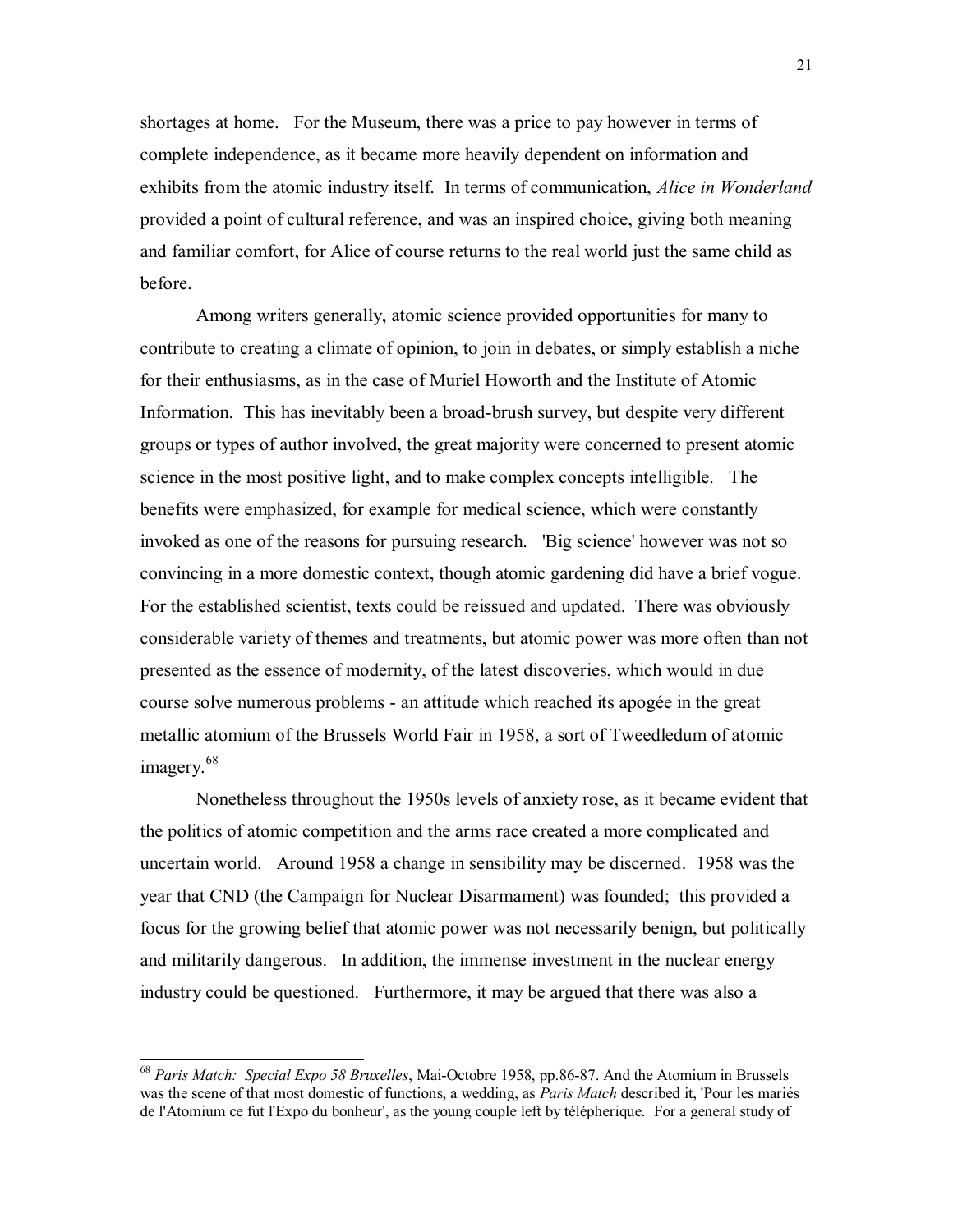certain loss of belief in the ability (or willingness) of the educated layman to address complex scientific issues in a knowledgeable way, as set out by C.P. Snow in his vastly influential *Two Cultures* (1959), which helped to undermine confidence in the idea of the intelligent layman*.* And finally, there was a new sensibility in design, in the representation of the modern world in a much more hard-edged manner. This can be illustrated through the new attention being paid to identity, particularly to corporate identity. When the UK Atomic Energy Authority was established in 1947, it adopted a traditional coat of arms, just like any bank or corporation - a shield with supporters (starspotted dogs), helm and mantling, surmounted by a shield bearing a blackbird surrounded by a shining sun, with a Latin motto beneath '*e minimis maxima*'. Likewise the Association of Atomic Scientists also had a corporate logo, but simpler, a Maltese cross with Aesculapian staff and entwined serpent, nicely encapsulating the idea of atomic power for healing, for the benefit of all. But in 1958 CND adopted an infinitely more powerful symbol, white on black, the most abstracted representation of the organisation's initials in semaphore form, which brooked no argument and has survived unchanged since then.<sup>69</sup> Here was brutal simplicity rather than some sophisticated notion of order in complexity. Good-bye wonderland.

#### **Acknowledgements:**

My thanks to the archivists and librarians of the Science Museum, London, the Bodleian Library Oxford, for their help in tracking down information. I am most grateful for information and comments by those present at the 'Visions of the Atomic Age' meeting at John Hopkins University, Baltimore, February 2003; particular thanks go to Lawrence Badash, Judith Field, Graeme Gooday, Colin Hempstead, Jeff Hughes, Beryl Jordan, Alan Morton, Barbara Usherwood, and D.S. Wilkinson.

Proposed pictures:

 $\overline{a}$ 

1. Daily Express exhibition guide cover

this fair see B. Schroeder-Gudehus & David Cloutier, 'Popularizing Science and Technology during the Cold War: Brussels 1958', in R.W. Rydell & N.E. Gwinn, *Fair Representations* (note 1), pp. 157-180. <sup>69</sup> According to the symbol's designer, Graham Holtom, a professional artist, the symbol was intended to get over the difficulty of representing the cumbersome phrase 'Unilateral Nuclear Disarmament', by making a composite of the semaphore signal for N and D. He also saw the central motif as a human being in despair, within the white circle of the world, against the black background of eternity; see *The CND Story* (London: Allison & Busby, 1983), p.16.